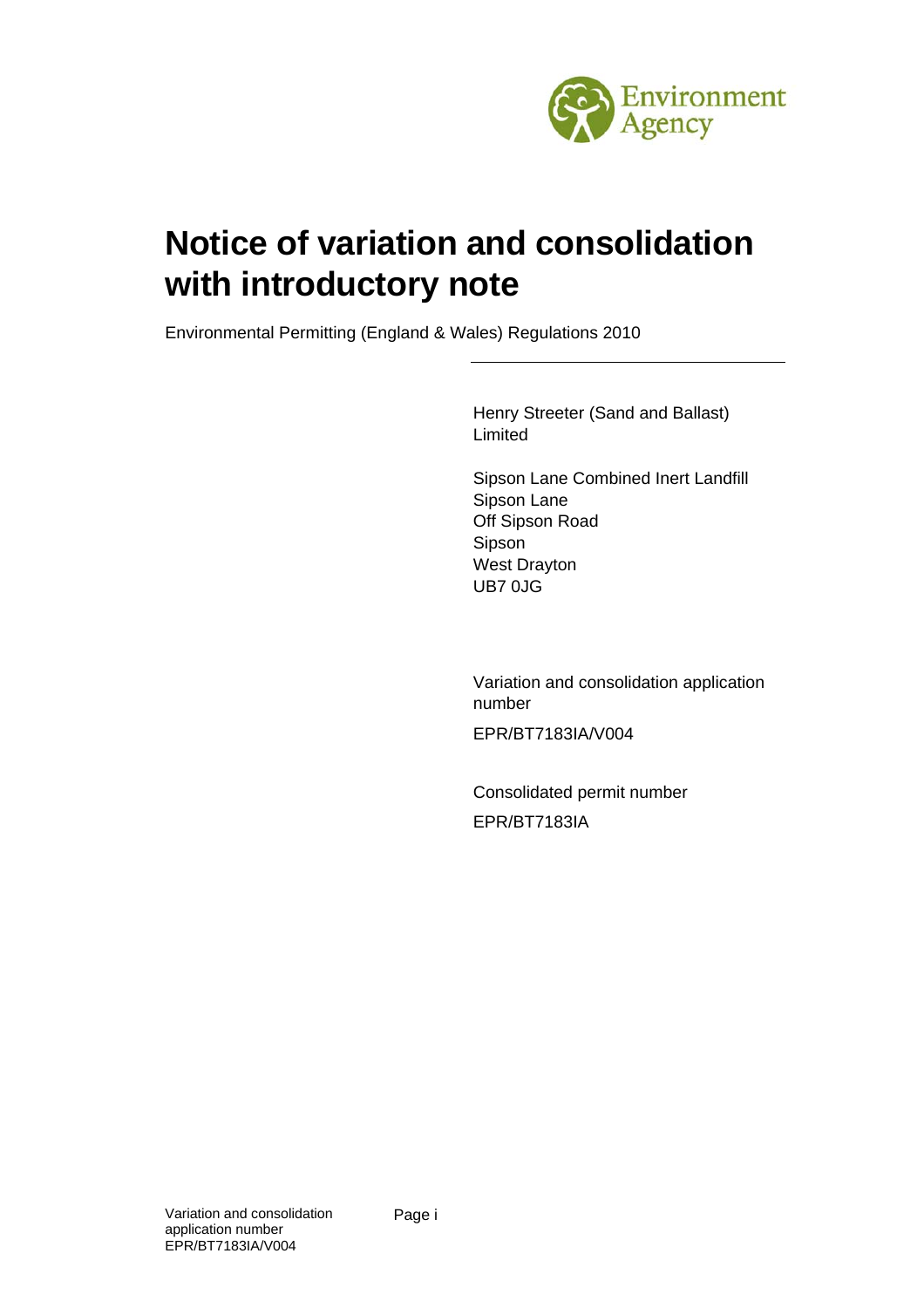# **Sipson Lane Combined Inert Landfill Consolidated permit number EPR/BT7183IA**

## **Introductory note**

### **This introductory note does not form a part of the notice.**

The following notice gives notice of the variation of environmental permits BT7183IA (Sipson North East Inert Landfill) and TP3597NJ (South of Sipson Lane II) referred to in the status logs below and the replacement of those permits with a consolidated environmental permit.

This variation consolidates the permit for Sipson North East Inert Landfill and the permit South of Sipson Lane II into a single new permit.

The Schedules specify the changes made to the original permits.

Schedule 1 of this notice lists any changes to the original permits. Schedule 2 of this notice contains the varied and consolidated environmental permit, including any site plan.

The status log of a permit sets out the permitting history, including any changes to the permit reference number.

| <b>Status Log of permit A: BT7183IA</b> |             |                      |  |  |
|-----------------------------------------|-------------|----------------------|--|--|
| <b>Detail</b>                           | <b>Date</b> | <b>Response date</b> |  |  |
| Permit application BT7183IA             | Received    |                      |  |  |
|                                         | 20/11/2002  |                      |  |  |
| Permit BT7183IA Issued                  | 04/06/2004  |                      |  |  |
| Permit BT7183IA Varied                  | 09/02/2007  |                      |  |  |
| Variation application                   | 08/04/2010  |                      |  |  |
| EPR/BT7183IA/V003 Duly Made             |             |                      |  |  |
| Variation application                   | 28/03/2011  |                      |  |  |
| EPR/BT7183IA Issued                     |             |                      |  |  |
| Variation application                   | 08/04/2010  |                      |  |  |
| EPR/BT7183IA/V004 Duly Made             |             |                      |  |  |
| Variation determined                    | 29/03/2011  |                      |  |  |
| EPR/BT7183IA (varied and                |             |                      |  |  |
| consolidated permit issued)             |             |                      |  |  |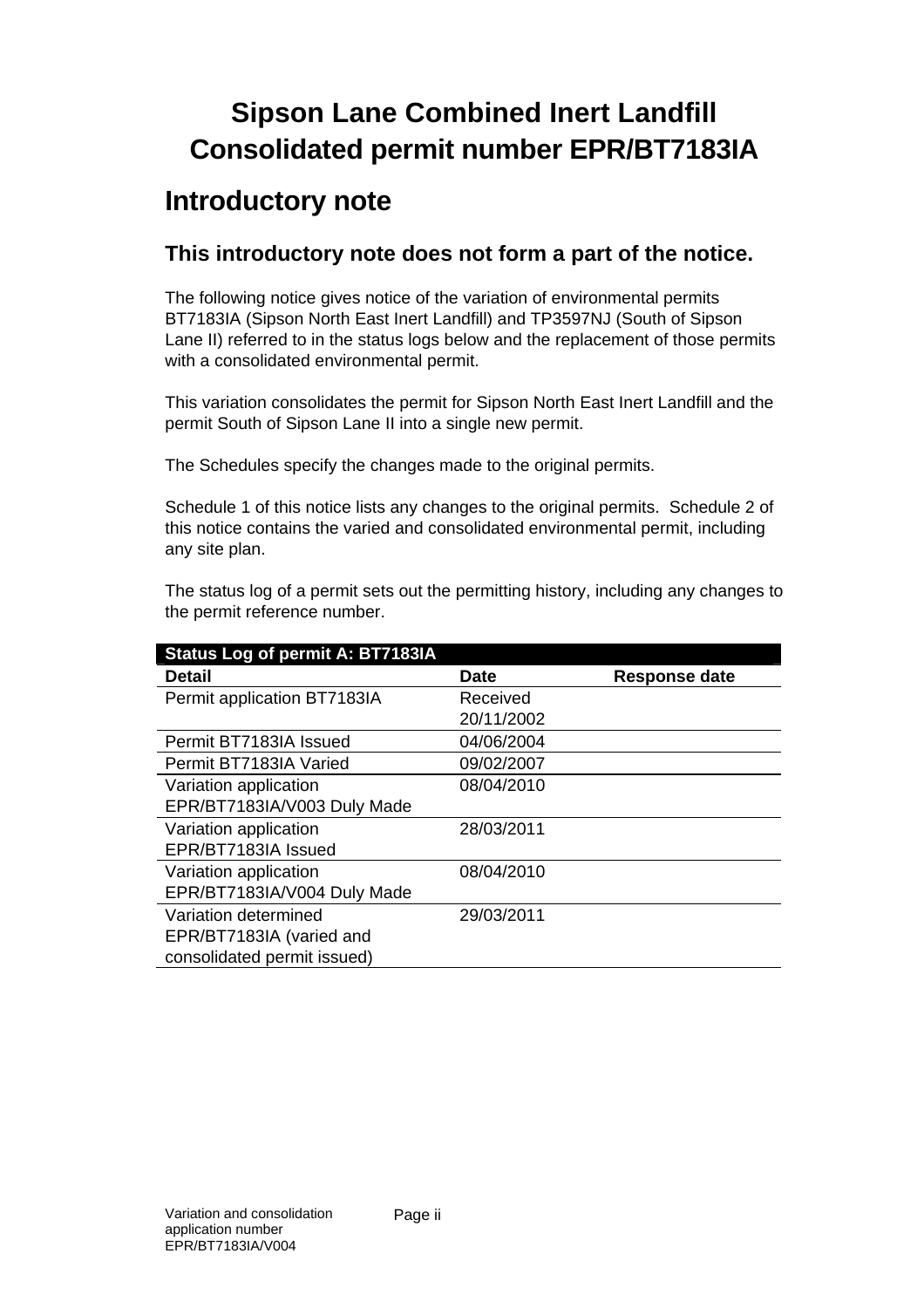| <b>Status Log of permit B: TP3597NJ</b>    |                          |               |
|--------------------------------------------|--------------------------|---------------|
| <b>Detail</b>                              | <b>Date</b>              | Response date |
| <b>Permit Application EAWML 80531</b>      | 10/08/2000               |               |
| Received                                   |                          |               |
| Permit EAWML 80531 Issued                  | 24/12/2001               |               |
| Application EPR/TP3597NJ/V002              | Duly made                |               |
|                                            |                          |               |
| Variation determined                       | 28/03/2011               |               |
|                                            |                          |               |
| <b>Variation Application</b>               | Duly made                |               |
|                                            |                          |               |
| Variation determined                       | 29/03/2011               |               |
| EPR/BT7183IA                               |                          |               |
| (varied and consolidated permit<br>issued) |                          |               |
| EPR/TP3597NJ<br>EPR/TP3597NJ/V003          | 08/04/2010<br>08/04/2010 |               |

End of Introductory note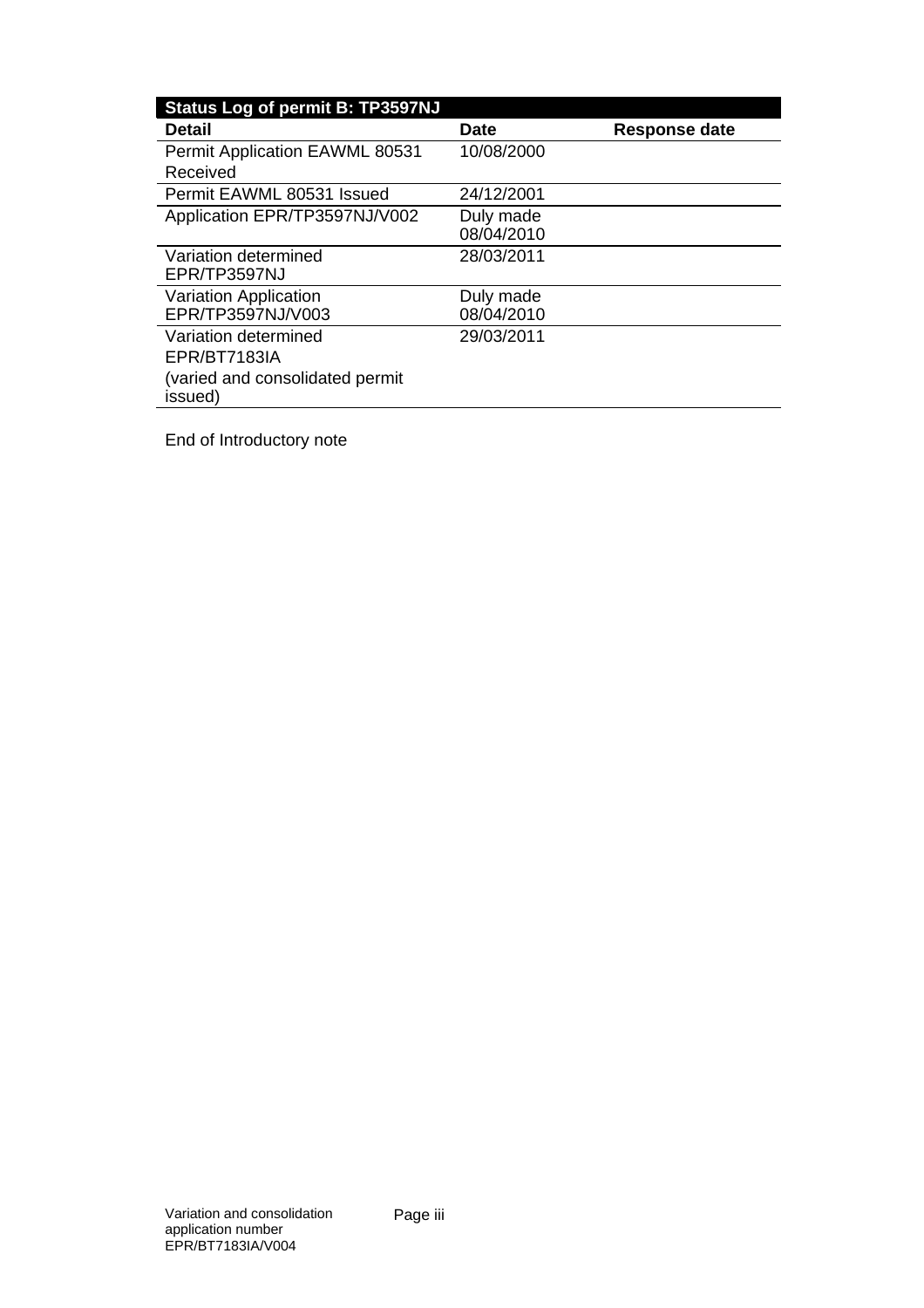#### Notice of variation and consolidation

Environmental Permitting (England and Wales) Regulations 2010

#### **Permit number EPR/BT7183IA**

The Environment Agency in exercise of its powers under regulations 18 and 20 of the Environmental Permitting (England and Wales) Regulations 2010 varies and consolidates the environmental permits issued to

#### **Henry Streeter (Sand and Ballast) Limited** ("the operator")

whose registered office is

**14-16 Station Road West Oxted Surrey RH8 9EP** 

company registration number 543481

to operate a regulated facility at

| <b>Sipson Lane Combined Inert Landfill</b> |  |
|--------------------------------------------|--|
| <b>Sipson Lane</b>                         |  |
| <b>Off Sipson Road</b>                     |  |
| Sipson                                     |  |
| <b>West Drayton</b>                        |  |
| Middlesex UB7 0JG                          |  |

to the extent set out in the schedules.

The notice shall take effect from 29/03/2011

| Name                 | Date       |
|----------------------|------------|
| <b>Jane McNamara</b> | 29/03/2011 |

Authorised on behalf of the Environment Agency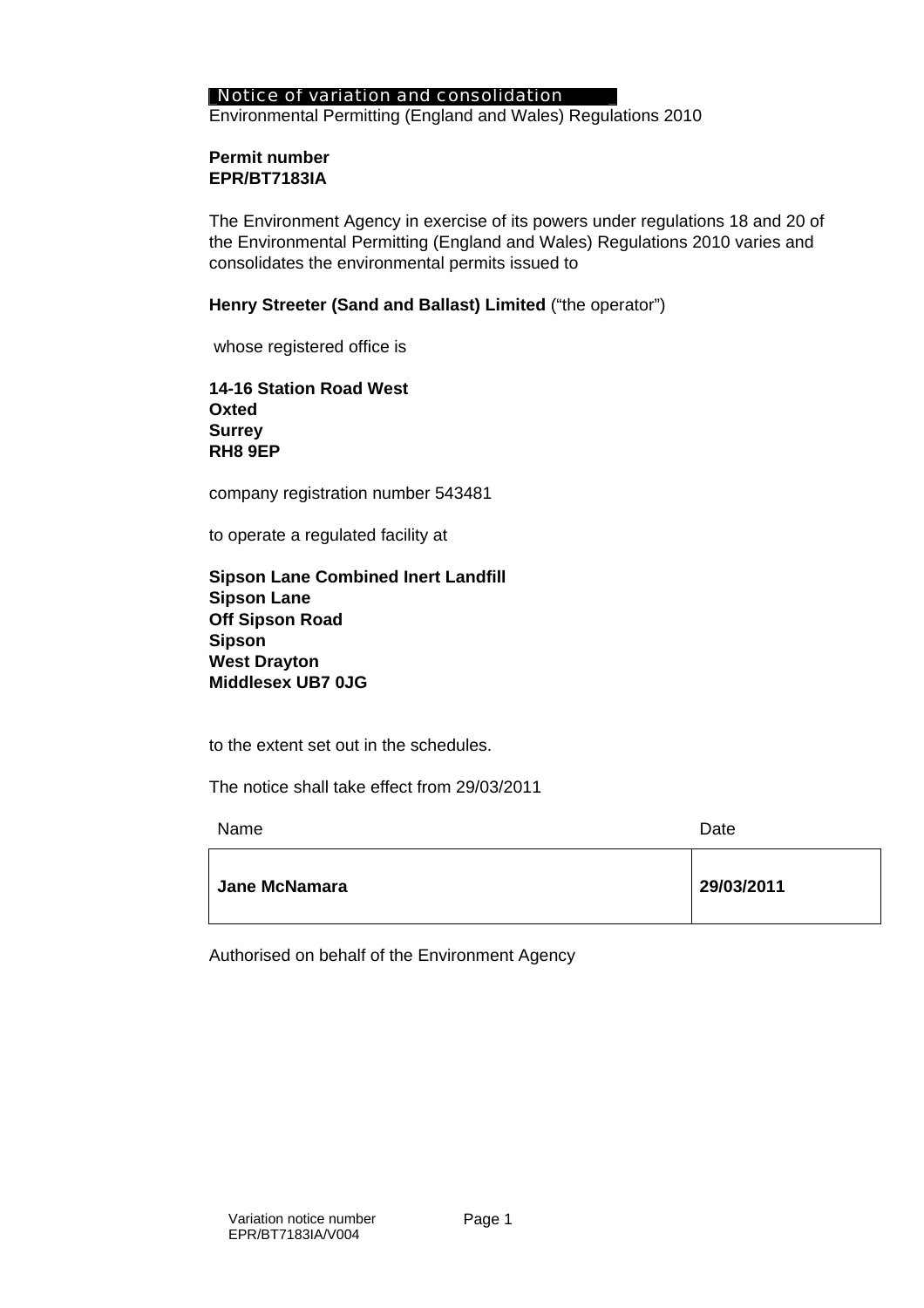#### **Schedule 1**

Permit A:

All conditions have been replaced by the consolidated permit ERP/BT7183IA as a result of the application made by the operator.

Permit B:

All conditions have been replaced by the consolidated permit ERP/BT7183IA as a result of the application made by the operator.

#### **Schedule 2 – varied and consolidated permit**

Please see attached.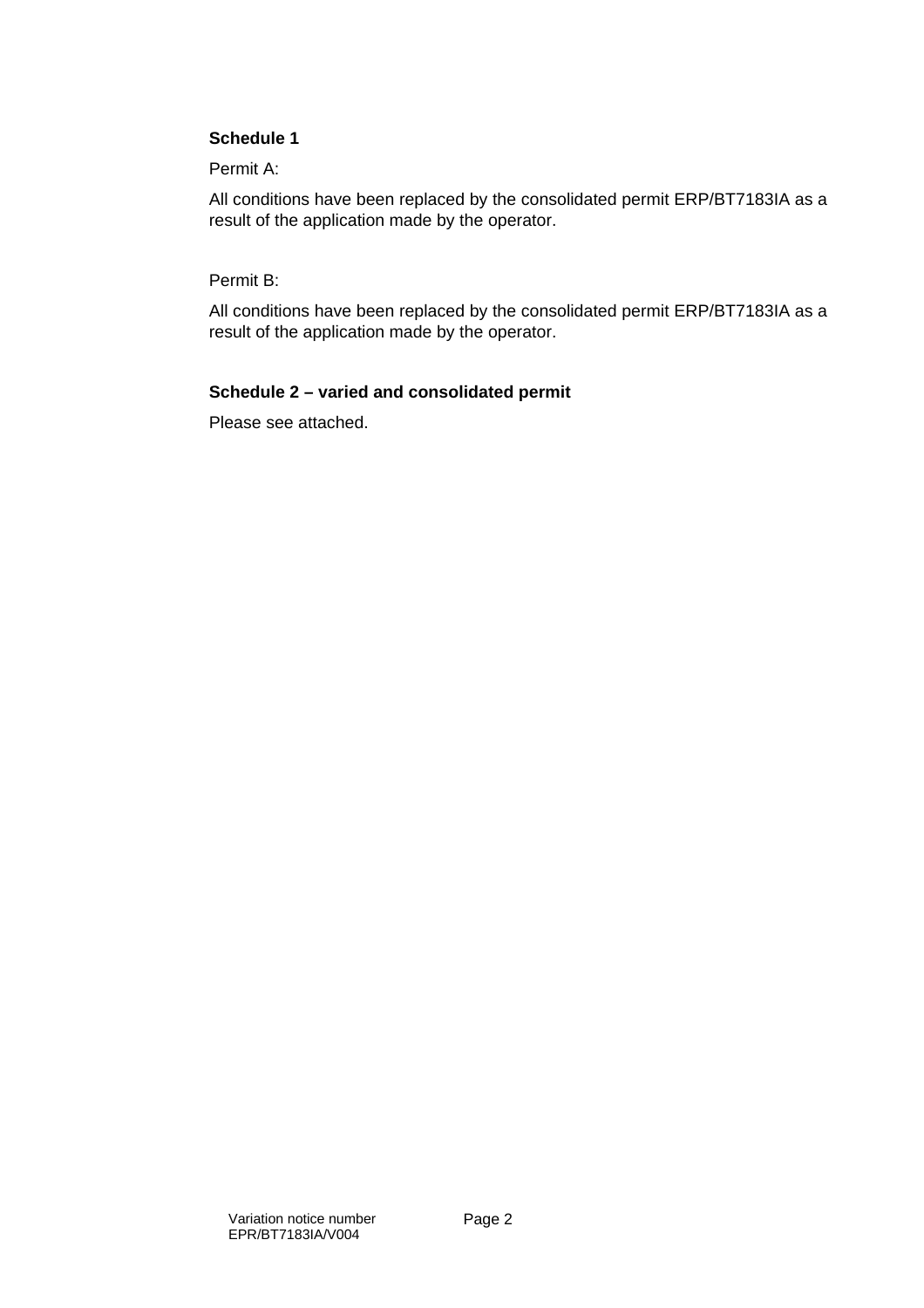## **Schedule 2**

## **1 Management**

### **1.1 General management**

- 1.1.1 The operator shall manage and operate the activities:
	- (a) in accordance with a written management system that identifies and minimises risks of pollution, including those arising from operations, maintenance, accidents, incidents, non-conformances, closure and those drawn to the attention of the operator as a result of complaints; and
	- (b) using sufficient competent persons and resources.
- 1.1.2 Records demonstrating compliance with condition 1.1.1 shall be maintained.
- 1.1.3 Any person having duties that are or may be affected by the matters set out in this permit shall have convenient access to a copy of it kept at or near the place where those duties are carried out.
- 1.1.4 The operator shall comply with the requirements of an approved competence scheme.

### **1.2 Finance**

- 1.2.1 The financial provision for meeting the obligations under this permit set out in the agreement made between the operator and the Environment Agency dated 29/03/2011 shall be maintained by the operator throughout the subsistence of this permit and the operator shall produce evidence of such provision whenever required by the Environment Agency.
- 1.2.2 The operator shall ensure that the charges it makes for the disposal of waste in the landfill cover all of the following:
	- (a) the costs of setting up and operating the landfill;
	- (b) the costs of the financial provision required by condition 1.2.1; and
	- (c) the estimated costs for the closure and aftercare of the landfill.

## **2 Operations**

### **2.1 Permitted activities**

2.1.1 The operator is only authorised to carry out the activities specified in schedule 1 table S1.1 (the "activities").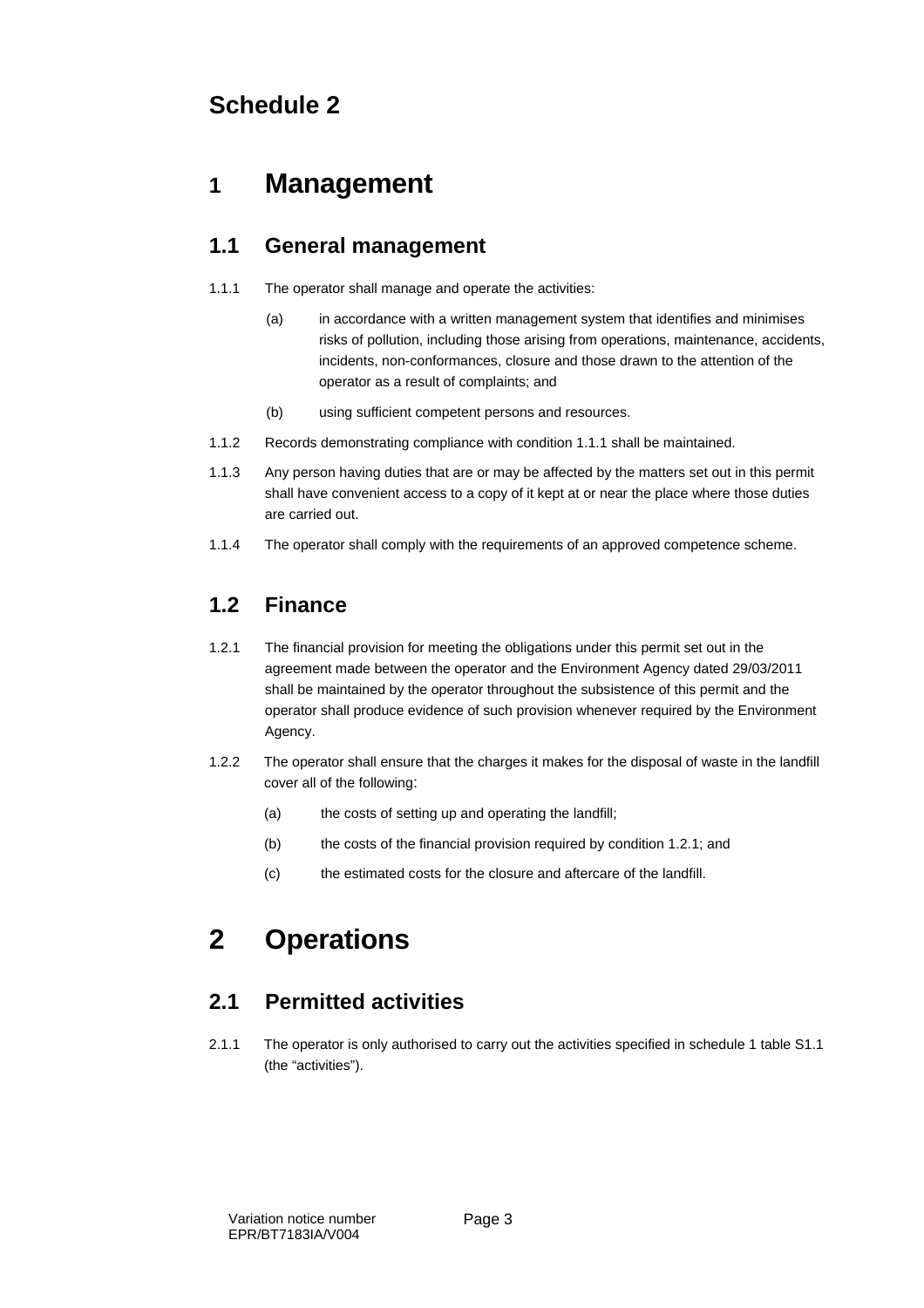### **2.2 The site**

2.2.1 The activities shall not extend beyond the site, being the land shown edged in green on the site plan at schedule 7 to this permit.

### **2.3 Operating techniques**

- 2.3.1 (a) The activities shall, subject to the conditions of this permit, be operated using the techniques and in the manner described in the documentation specified in schedule 1, table S1.2, unless otherwise agreed in writing by the Environment Agency.
	- (b) If notified by the Environment Agency that the activities are giving rise to pollution, the operator shall submit to the Environment Agency for approval within the period specified, a revision of any plan specified in schedule 1, table S1.2 or otherwise required under this permit, and shall implement the approved revised plan in place of the original from the date of approval, unless otherwise agreed in writing by the Environment Agency.

## **2.4 Landfill Engineering**

- 2.4.1 (a) No construction of any new cell shall commence until the operator has submitted construction proposals and the Environment Agency has confirmed that it is satisfied with the construction proposals.
	- (b) The operator shall review the construction proposals every 12 months
- 2.4.2 The construction of a new cell shall take place only in accordance with the approved construction proposals unless:
	- (a) any change to the approved construction proposals would have no impact on the performance of any element of the design; or
	- (b) a change has otherwise been agreed in writing by the Environment Agency.
- 2.4.3 The operator shall submit a CQA Validation Report to the Environment Agency as soon as practicable following the construction of the new cell.
- 2.4.4 No construction of landfill infrastructure shall commence until the operator has submitted relevant construction proposals or a written request to use previous construction proposals and the Environment Agency has confirmed that it is satisfied with the construction proposals.
- 2.4.5 The construction of the landfill infrastructure shall take place only in accordance with the approved construction proposals unless:
	- (a) any change to the approved construction proposals would have no impact on the performance of any element of the design; or
	- (b) a change has otherwise been agreed in writing by the Environment Agency.
- 2.4.6 The operator shall submit a CQA Validation Report as soon as practicable following the construction of the landfill infrastructure.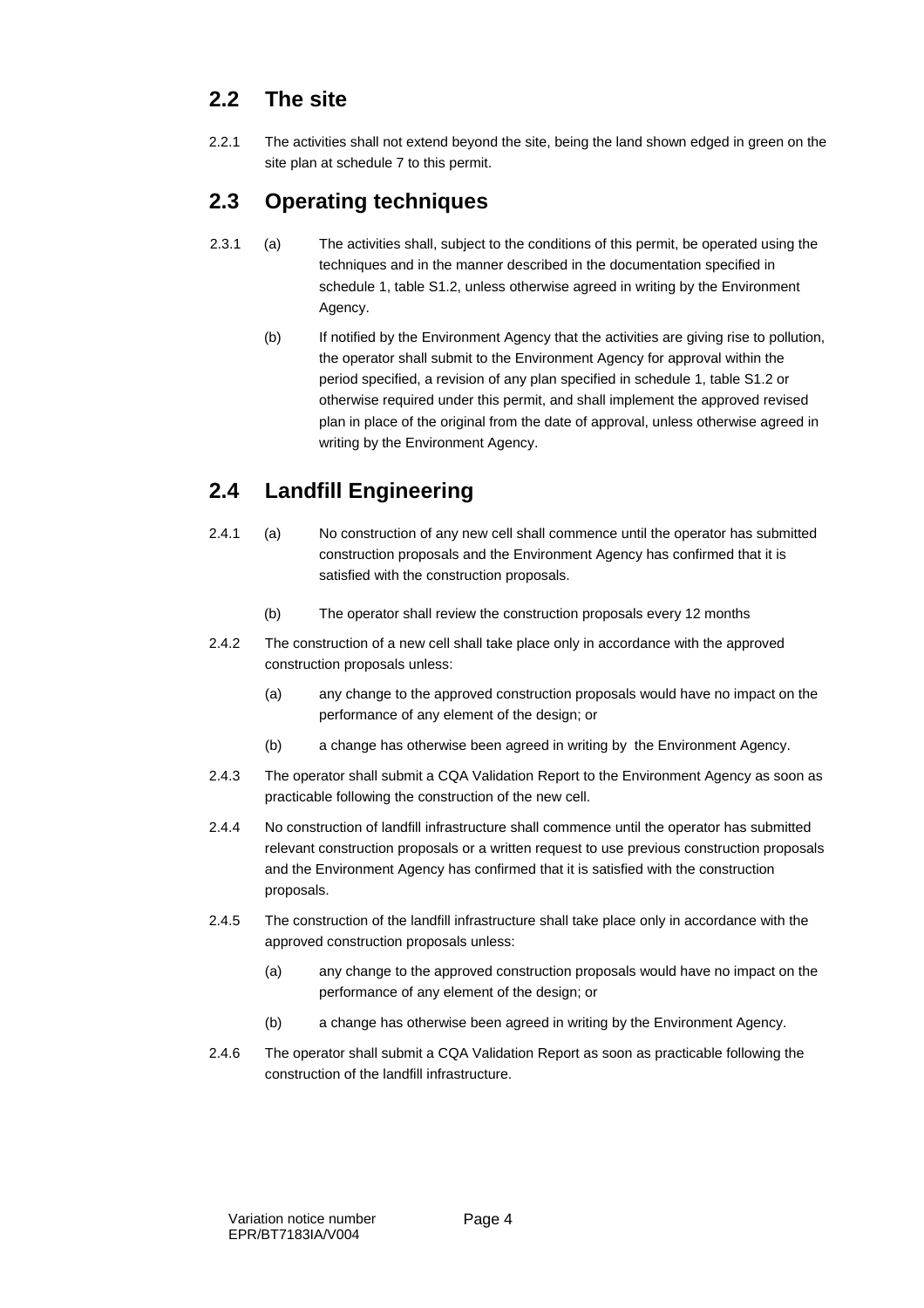- 2.4.7 Where pollution controls are immediately necessary to prevent an incident or accident, then conditions 2.4.4 and 2.4.5 do not apply and the relevant landfill infrastructure may be constructed, provided that the construction proposals are submitted to the Environment Agency as soon as practicable.
- 2.4.8 For the purposes of conditions 2.4.1, 2.4.3 and 2.4.4, the Environment Agency shall be deemed to be satisfied where it has not, within the period of four weeks from the date of receipt of the relevant construction proposals or CQA Validation Report, either:
	- (a) confirmed whether or not it is satisfied; or
	- (b) informed the operator that it requires further information.
- 2.4.9 Where the Environment Agency has required further information under condition 2.4.8(a), the Environment Agency shall be deemed to be satisfied where it has not, within the period of four weeks from the date of receipt of the further information, either:
	- (a) confirmed whether or not it is satisfied; or
	- (b) informed the operator that it requires further information.

### **2.5 Waste acceptance**

- 2.5.1 Wastes shall only be accepted for disposal if:
	- (a) they are listed in schedule 2, and
	- (b) they are inert waste, and
	- (c) they are not liquid waste (including waste waters but excluding sludge), and
	- (d) all the relevant waste acceptance procedures have been completed, and
	- (e) they fulfil the relevant waste acceptance criteria, and
	- (f) they have not been diluted or mixed solely to meet the relevant waste acceptance criteria, and
	- (g) they are wastes which have been treated, except for wastes for which treatment is not technically feasible.
- 2.5.2 The operator shall visually inspect:
	- (a) without unloading it, waste that is not in an enclosed container or enclosed vehicle on arrival at the landfill; and
	- (b) waste at the point of deposit;

and shall satisfy itself that it conforms to the basic characterisation documentation submitted by the holder.

- 2.5.3 Where the operator has taken samples to establish that the waste is in conformity with the documentation submitted by the holder then the samples taken shall be retained for at least one month and results of any analysis for at least two years.
- 2.5.4 The operator on accepting each delivery of waste shall provide a receipt to the person delivering it.
- 2.5.5 The total quantity of waste that shall be deposited in the landfill shall be limited by the presettlement levels shown on drawings PA-1107-13D , PA-1205-16E and SLC/SIPNEEXT/12.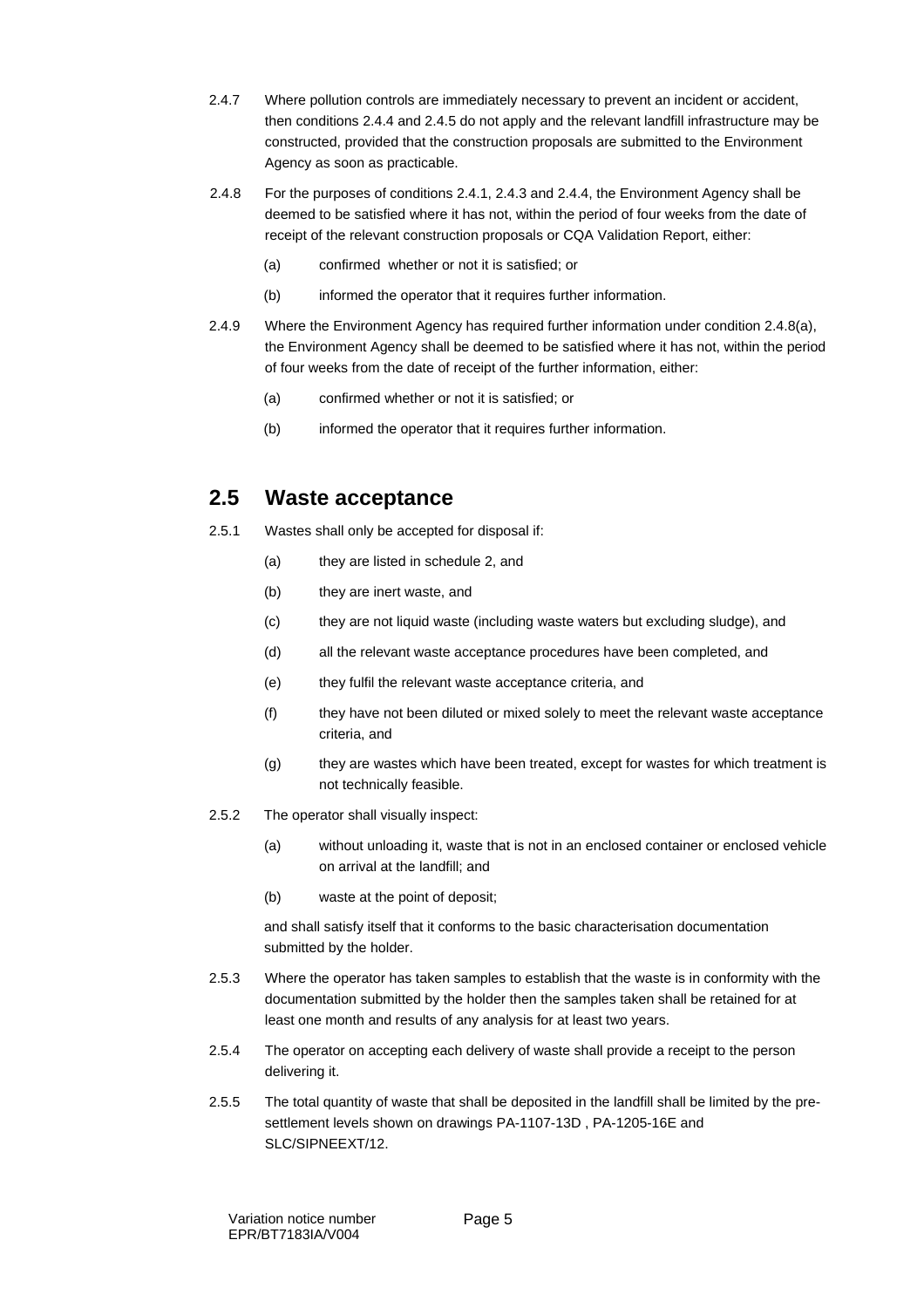- 2.5.6 The quantity of waste that is deposited in the landfill in any year shall not exceed the limits in schedule 1 table S1.3.
- 2.5.7 The operator shall maintain and implement a system which ensures that a record is made of the quantity, characteristics, date of delivery and, where practicable, origin of any waste that is received for disposal or recovery and of the identity of the producer, or in the case of multiple collection vehicles, of the collector of such waste. Any information regarded by the operator as commercially confidential shall be clearly identified in the record.

#### **2.6 Closure and aftercare**

2.6.1 The operator shall maintain a closure and aftercare management plan.

## **3 Emissions and monitoring**

#### **3.1 Emissions to water, air or land**

- 3.1.1 There shall be no point source emissions to water, air or land.
- 3.1.2 There shall be no emission from the activities into groundwater of any hazardous substances contrary to the EP Regulations.
- 3.1.3 There shall be no emission from the activities into groundwater of any non-hazardous pollutants so as to cause pollution.
- 3.1.4 The trigger levels for emissions into groundwater for the parameter(s) and monitoring point(s) set out in schedule 3 table S3.1 shall not be exceeded.
- 3.1.5 The limits for landfill gas arising from the facility set out in schedule 3, tables S3.3 shall not be exceeded.
- 3.1.6 The operator shall submit to the Environment Agency a review of the Hydrogeological Risk Assessment:
	- (a) between nine and six months prior to the sixth anniversary of the granting of the permit, and
	- (b) between nine and six months prior to every subsequent six years after the sixth anniversary of the granting of the permit.

#### **3.2 Emissions of substances not controlled by emission limits**

- 3.2.1 Emissions of substances not controlled by emission limits (excluding odour) shall not cause pollution. The operator shall not be taken to have breached this condition if appropriate measures, including, but not limited to, those specified in any approved emissions management plan, have been taken to prevent or where that is not practicable, to minimise, those emissions.
- 3.2.2 The operator shall: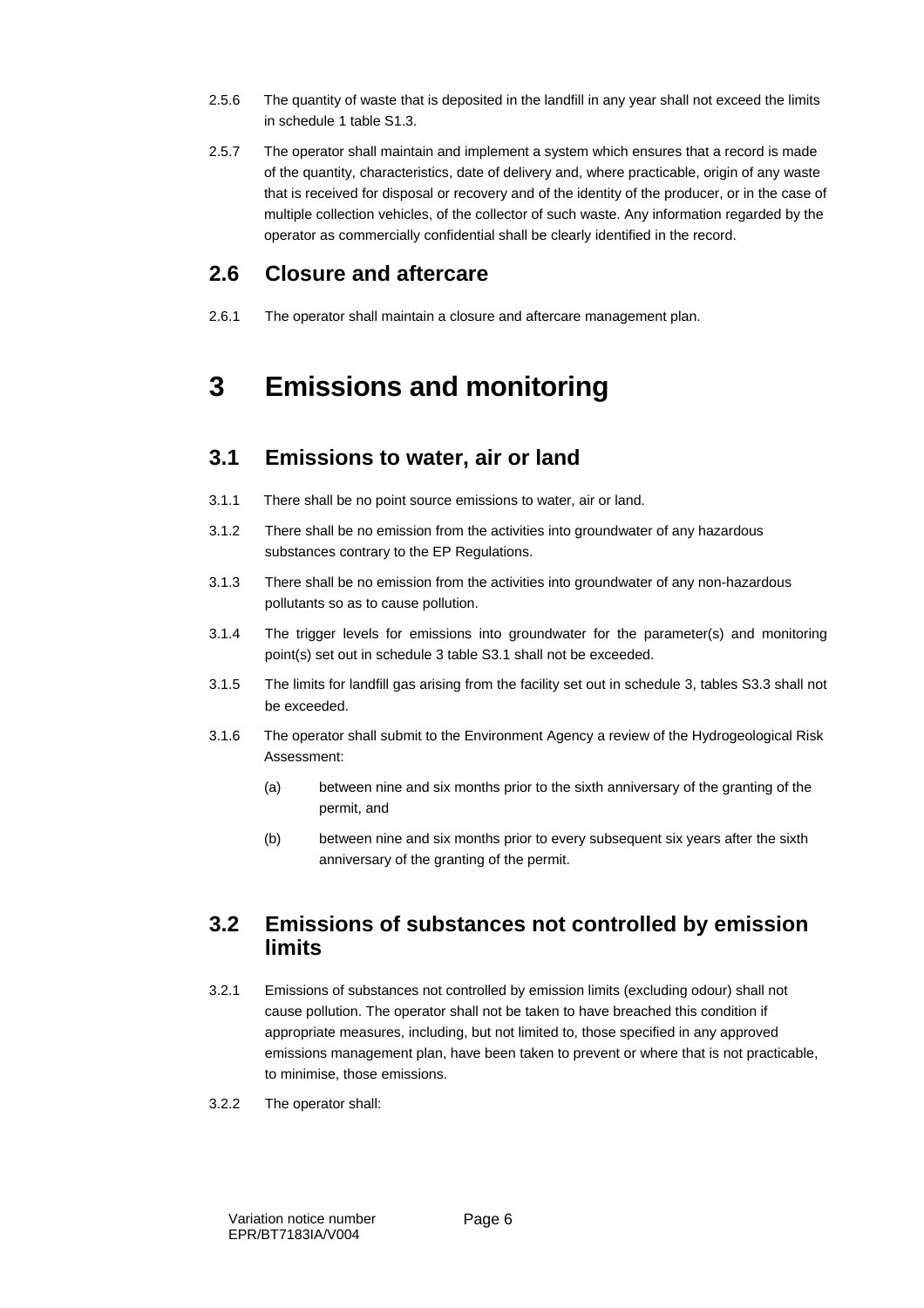- (a) if notified by the Environment Agency that the activities are giving rise to pollution, submit to the Environment Agency for approval within the period specified, an emissions management plan;
- (b) implement the approved emissions management plan, from the date of approval, unless otherwise agreed in writing by the Environment Agency.
- 3.2.3 All liquids in containers, whose emission to water or land could cause pollution, shall be provided with secondary containment, unless the operator has used other appropriate measures to prevent or where that is not practicable, to minimise, leakage and spillage from the primary container.

#### **3.3 Noise and vibration**

- 3.3.1 Emissions from the activities shall be free from noise and vibration at levels likely to cause pollution outside the site, as perceived by an authorised officer of the Environment Agency, unless the operator has used appropriate measures, including, but not limited to, those specified in any approved noise and vibration management plan to prevent or where that is not practicable to minimise the noise and vibration.
- 3.3.2 The operator shall:
	- (a) if notified by the Environment Agency that the activities are giving rise to pollution outside the site due to noise and vibration, submit to the Environment Agency for approval within the period specified, a noise and vibration management plan;
	- (b) implement the approved noise and vibration management plan, from the date of approval, unless otherwise agreed in writing by the Environment Agency.

#### **3.4 Monitoring**

- 3.4.1 The operator shall, unless otherwise agreed in writing by the Environment Agency, undertake the monitoring and any other actions for the parameters specified in the following tables in schedule 3 to this permit:
	- (a) Groundwater specified in table S3.1 and 3.2;
	- (b) Landfill gas specified in table S3.3 and S3.4;
- 3.4.2 The operator shall maintain records of all monitoring required by this permit including records of the taking and analysis of samples, instrument measurements (periodic and continual), calibrations, examinations, tests and surveys and any assessment or evaluation made on the basis of such data.
- 3.4.3 A topographical survey of the site referenced to Ordnance Datum shall be carried out:
	- (a) annually, or prior to the disposal of waste in any new cell or new development area of the landfill whichever is the shorter period, and
	- (b) following closure of the landfill or part of the landfill.

The topographical survey shall be used to produce a plan of a scale adequate to show the surveyed features of the site.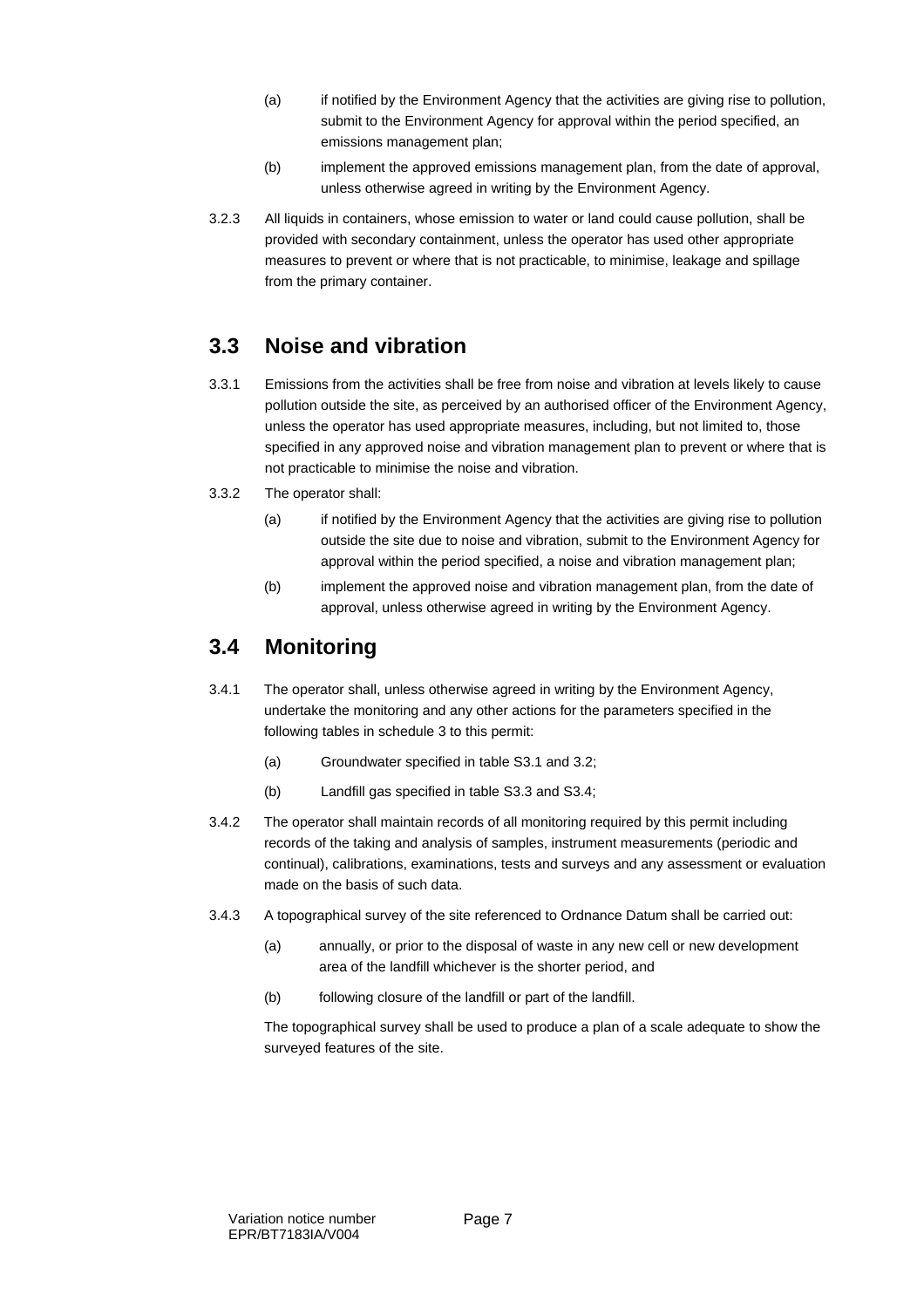## **4 Information**

#### **4.1 Records**

- 4.1.1 All records required to be made by this permit shall:
	- (a) be legible;
	- (b) be made as soon as reasonably practicable;
	- (c) if amended, be amended in such a way that the original and any subsequent amendments remain legible, or are capable of retrieval; and
	- (d) be retained, unless otherwise agreed in writing by the Environment Agency, for at least 6 years from the date when the records were made, or in the case of the following records until permit surrender:
		- (i) the results of groundwater monitoring;
		- (ii) landfill gas monitoring;
		- (iii) waste types and quantities;
		- (iv) the specification and as built drawings of the basal and sidewall engineering systems
- 4.1.2 The operator shall keep on site all records, plans and the management system required to be maintained by this permit, unless otherwise agreed in writing by the Environment Agency.

### **4.2 Reporting**

- 4.2.1 The operator shall send all reports and notifications required by the permit to the Environment Agency using the contact details supplied in writing by the Environment Agency.
- 4.2.2 A report or reports on the performance of the activities over the previous year shall be submitted to the Environment Agency by 31 January (or other date agreed in writing by the Environment Agency) each year. The report(s) shall include as a minimum:
	- (a) a review of the results of the monitoring and assessment carried out in accordance with this permit against the relevant assumptions, parameters and results in the risk assessments submitted in relation to this installation and any agreed amendments thereto;
	- (b) the topographical surveys required by condition 3.4.3 other than those submitted as part of a CQA validation report;
	- (c) the volumetric difference (reported in cubic metres) between the most recent topographical survey and the previous annual topographical survey i.e. the additional volume of the landfill void that is occupied by waste;
	- (d) an assessment of the settlement behavior of the landfill body based on the difference between the most recent topographical survey and previous annual topographical survey for the areas of the landfill which did not receive waste between the surveys;
	- (e) a calculation of the remaining capacity (reported in cubic metres) derived from the pre-settlement contours and the most recent topographical survey;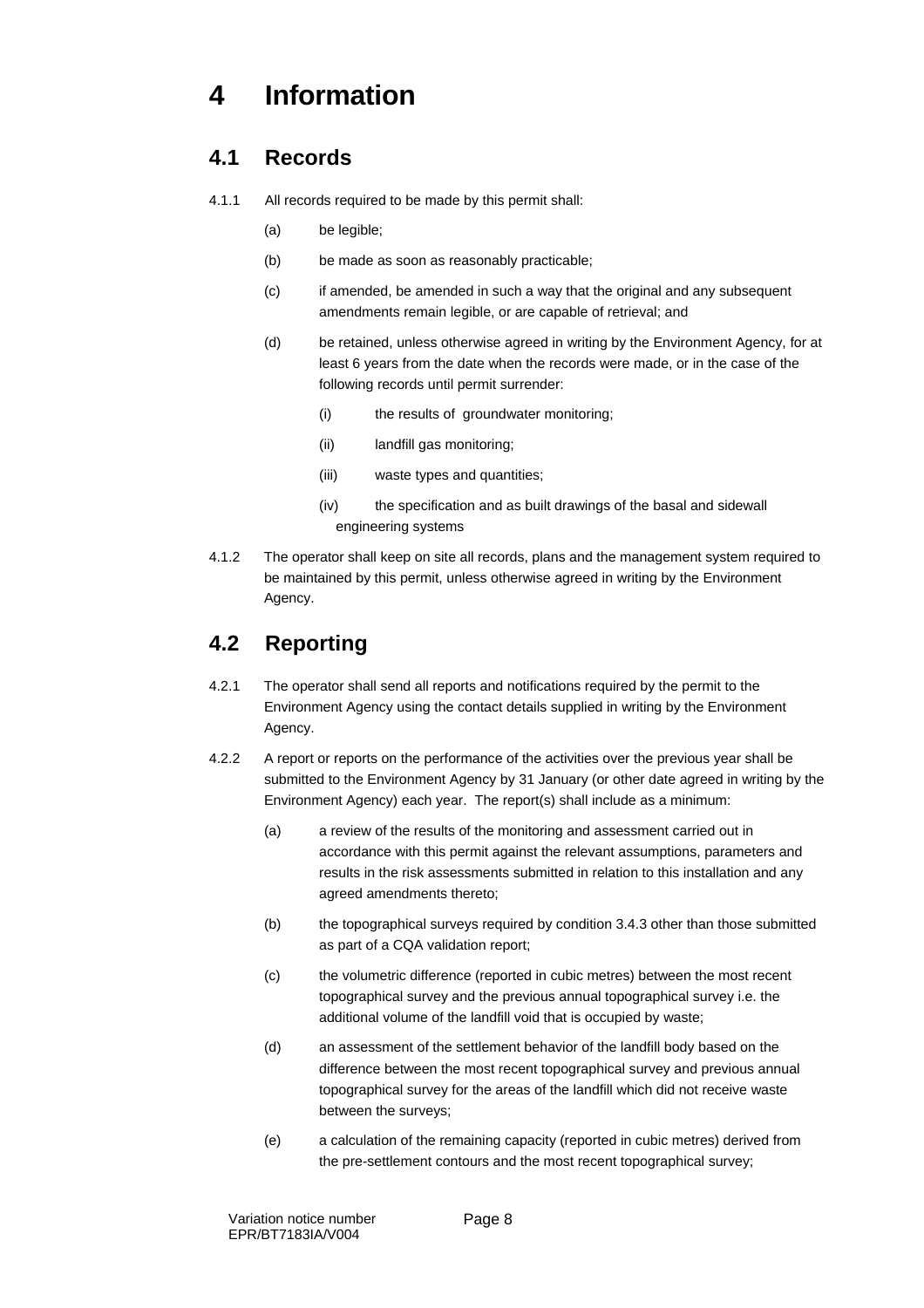- 4.2.3 Within 28 days of the end of the reporting period the operator shall, unless otherwise agreed in writing by the Environment Agency, submit reports of the monitoring and assessment carried out in accordance with the conditions of this permit, as follows:
	- (a) in respect of the parameters and emission points specified in schedule 4 table S4.1;
	- (b) for the reporting periods specified in schedule 4 table S4.1 and using the forms specified in schedule 4 table S4.2; and
	- (c) giving the information from such results and assessments as may be required by the forms specified in those tables.
- 4.2.4 Within one month of the end of each quarter, the operator shall submit to the Environment Agency using the form made available for the purpose, the information specified on the form relating to the site and the waste accepted and removed from it during the previous quarter.

#### **4.3 Notifications**

- 4.3.1 The Environment Agency shall be notified without delay following the detection of:
	- (a) any malfunction, breakdown or failure of equipment or techniques, accident, or emission of a substance not controlled by an emission limit which has caused, is causing or may cause significant pollution;
	- (b) the breach of a limit specified in the permit; or
	- (c) any significant adverse environmental effects.
- 4.3.2 Any information provided under condition 4.3.1 shall be confirmed by sending the information listed in schedule 5 to this permit within the time period specified in that schedule.
- 4.3.3 Where the Environment Agency has requested in writing that it shall be notified when the operator is to undertake monitoring and/or spot sampling, the operator shall inform the Environment Agency when the relevant monitoring and/or spot sampling is to take place. The operator shall provide this information to the Environment Agency at least 14 days before the date the monitoring is to be undertaken.
- 4.3.4 The Environment Agency shall be notified within 14 days of the occurrence of the following matters, except where such disclosure is prohibited by Stock Exchange rules:

Where the operator is a registered company:

- (a) any change in the operator's trading name, registered name or registered office address; and
- (b) any steps taken with a view to the operator going into administration, entering into a company voluntary arrangement or being wound up.

Where the operator is a corporate body other than a registered company:

- (a) any change in the operator's name or address; and
- (b) any steps taken with a view to the dissolution of the operator.

In any other case: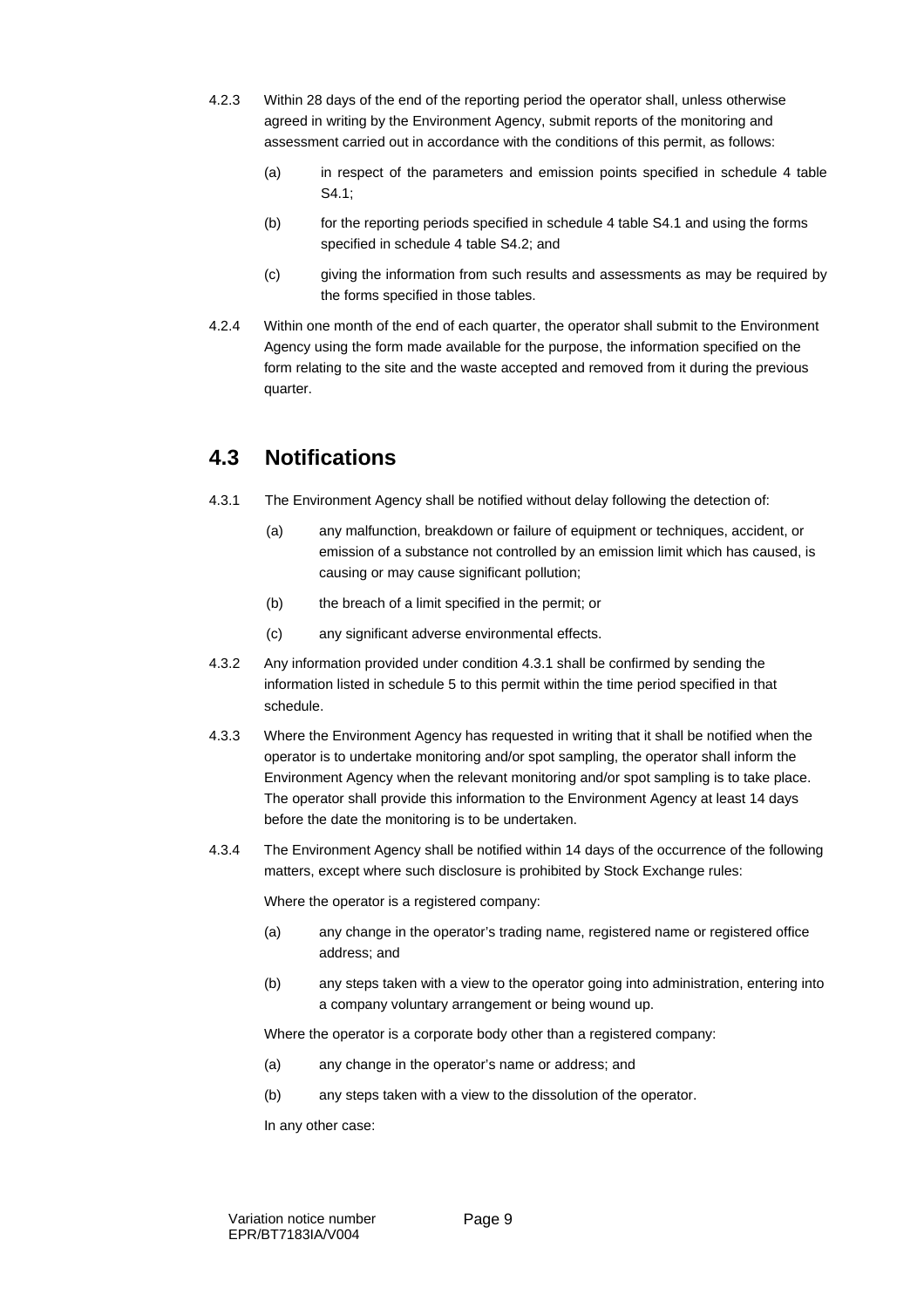- (a) the death of any of the named operators (where the operator consists of more than one named individual);
- (b) any change in the operator's name(s) or address(es); and
- (c) any steps taken with a view to the operator, or any one of them, going into bankruptcy, entering into a composition or arrangement with creditors, or, in the case of them being in a partnership, dissolving the partnership.
- 4.3.5 Where the operator proposes to make a change in the nature or functioning, or an extension of the activities, which may have consequences for the environment and the change is not otherwise the subject of an application for approval under the Regulations or this permit:
	- (a) the Environment Agency shall be notified at least 14 days before making the change; and
	- (b) the notification shall contain a description of the proposed change in operation.

### **4.4 Interpretation**

- 4.4.1 In this permit the expressions listed in schedule 6 shall have the meaning given in that schedule.
- 4.4.2 In this permit references to reports and notifications mean written reports and notifications, except where reference is made to notification being made "without delay", in which case it may be provided by telephone.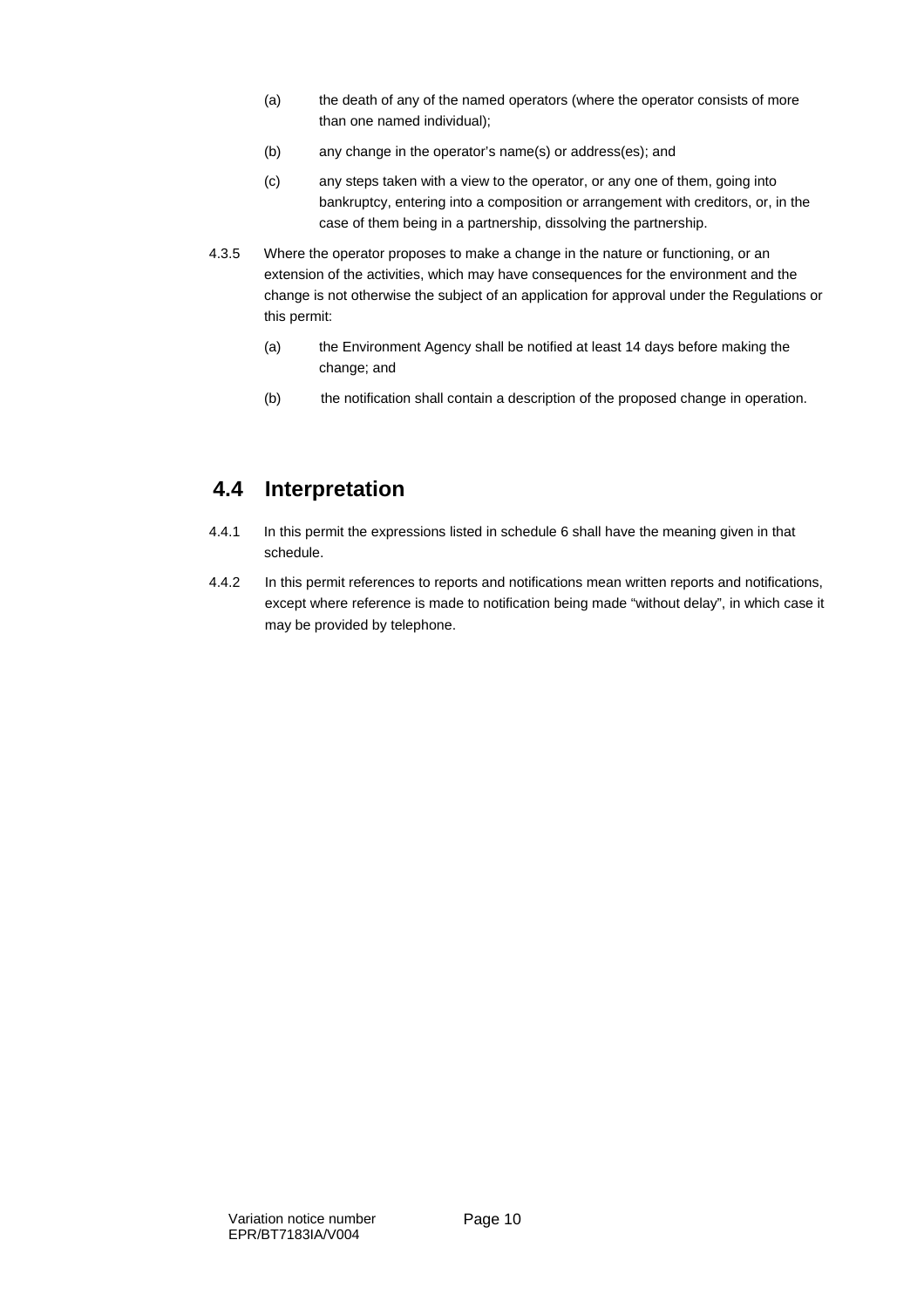# **Schedule 1 - Operations**

| Table S1.1 activities                 |                                               |
|---------------------------------------|-----------------------------------------------|
| <b>Description of activities</b>      | <b>Limits of activities</b>                   |
| <b>D1:</b> Deposit into or on to land | The deposit of inert waste into or onto land. |

| Table S1.2 Operating techniques |                                    |                      |  |
|---------------------------------|------------------------------------|----------------------|--|
| <b>Description</b>              | <b>Parts</b>                       | <b>Date Received</b> |  |
| Site Operating Plan             | All Parts and associated documents | 26/03/2010           |  |

| Table S1.3 Annual waste input limits |                    |  |  |
|--------------------------------------|--------------------|--|--|
| Category                             | Limit Tonnes/ Year |  |  |
| Inert Waste                          | 250,000            |  |  |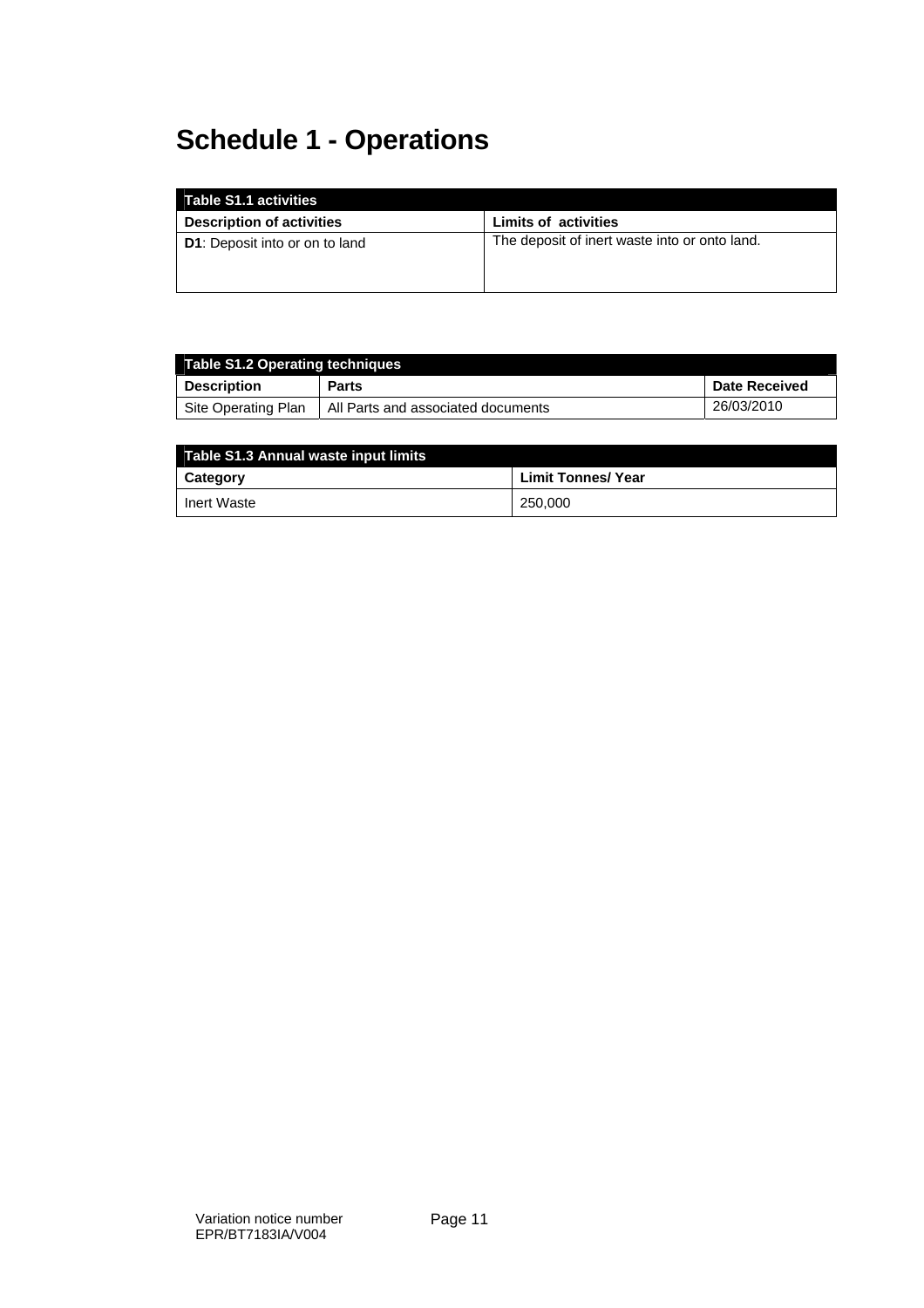# **Schedule 2 - List of permitted wastes**

|                            | Table S2.3 Permitted waste types and quantities                                                                                                                                                       |
|----------------------------|-------------------------------------------------------------------------------------------------------------------------------------------------------------------------------------------------------|
| <b>Maximum</b><br>quantity | 1,869,000 tonnes                                                                                                                                                                                      |
| Waste code                 | <b>Description</b>                                                                                                                                                                                    |
| 01                         | WASTES RESLTING FROM EXPLORATION, MINING, QUARRYING AND PHYSICAL AND CHEMIACL<br><b>TREATMENT OF MINERALS</b>                                                                                         |
| 01 01                      | <b>Wastes from mineral extraction</b>                                                                                                                                                                 |
| 01 01 02                   | Wastes from mineral non-metalliferous excavation                                                                                                                                                      |
| 01 04                      | Wastes from physical and chemical processing of non-metalliferous minerals                                                                                                                            |
| 01 04 08                   | Waste gravel and crushed rocks other than those mentioned in 01 04 07                                                                                                                                 |
| 01 04 09                   | Waste sand and clays                                                                                                                                                                                  |
| 01 04 12                   | Tailins and other wastes from washing and cleaning of minerals other than those mentioned on 01 04<br>07 and 01 04 11                                                                                 |
| 01 05                      | Drilling muds and other drilling wastes                                                                                                                                                               |
| 01 05 04                   | Firewater drilling muds and wastes                                                                                                                                                                    |
| 10                         | <b>WASTES FROM THERMAL PROCESSES</b>                                                                                                                                                                  |
| 10 11                      | Wastes from manufacture of glass and glass products                                                                                                                                                   |
| 10 11 03                   | Waste glass-based fibrous materials                                                                                                                                                                   |
| 10 12                      | Wastes from manufacture of ceramic goods, brick, tiles and construction products                                                                                                                      |
| 10 12 08                   | Waste ceramics, bricks, tiles and construction products (after thermal processing)                                                                                                                    |
| 15                         | WASTE PACKAGING; ABSORBENT, WIPING CLOTHS, FILTER MATERIALS AND PROTECTIVE CLOTHING<br><b>NOT OTHERWISE SPECIFIED</b>                                                                                 |
| 15 01                      | Packaging (including separately collected municipal packaging waste)                                                                                                                                  |
| 15 01 07                   | Glass packaging                                                                                                                                                                                       |
| 16                         | WASTES NOT OTHERWISE SPECIFIED IN THE LIST                                                                                                                                                            |
| 16 01                      | End-of-life vehicles from different means of transport (including off-road machinery) and wastes<br>from dismantling of end-of-life vehicles and vehicle maintenance (except 13, 14, 16 06 and 16 08) |
| 16 01 20                   | Glass                                                                                                                                                                                                 |
| 17                         | CONSTRUCTION AND DEMOLITION WASTES (INCLUDING EXCAVATED SOIL FROM CONTAMINATED<br>SITES)                                                                                                              |
| 1701                       | <b>Concrete, bricks tiles and ceramics</b>                                                                                                                                                            |
| 17 01 01                   | Concrete                                                                                                                                                                                              |
| 17 01 02                   | <b>Bricks</b>                                                                                                                                                                                         |
| 17 01 03                   | Tiles and ceramics                                                                                                                                                                                    |
| 17 01 07                   | Mixtures of concrete, bricks, tiles and ceramics other than those mentioned in 17 01 06                                                                                                               |
| 1702                       | Wood, glass and plastic                                                                                                                                                                               |
| 17 02 02                   | Glass                                                                                                                                                                                                 |
| 1705                       | Soil (including excavated soil from contaminated sites), stones and dredging spoil                                                                                                                    |
| 17 05 04                   | Soil and stones                                                                                                                                                                                       |
| 17 05 06                   | Dredging spoil other than those mentioned in 17 05 05                                                                                                                                                 |
| 17 05 08                   | Track ballast other than those mentioned in 17 05 07                                                                                                                                                  |
| 1709                       | Other construction and demoilition wastes                                                                                                                                                             |
| 17 09 04                   | Mixed construction and demolition wastes other than those mentioned in 17 09 01, 17 09 02, 17 09 03                                                                                                   |
| 19                         | WASTES FROM WASTE MANAGEMENT FACILITIES, OFF-SITE WASTE WATER TREATMENT<br>PLANTS AND THE PREPARATION OF WATER INTENDED FOR HUMAN CONSUMPTION AND<br><b>WATER FOR INDUSTRIAL USE</b>                  |
| 19 12                      | Wastes from the mechanical treatment of waste (for example sorting, crushing, compacting,<br>pelletising) not otherwise specified                                                                     |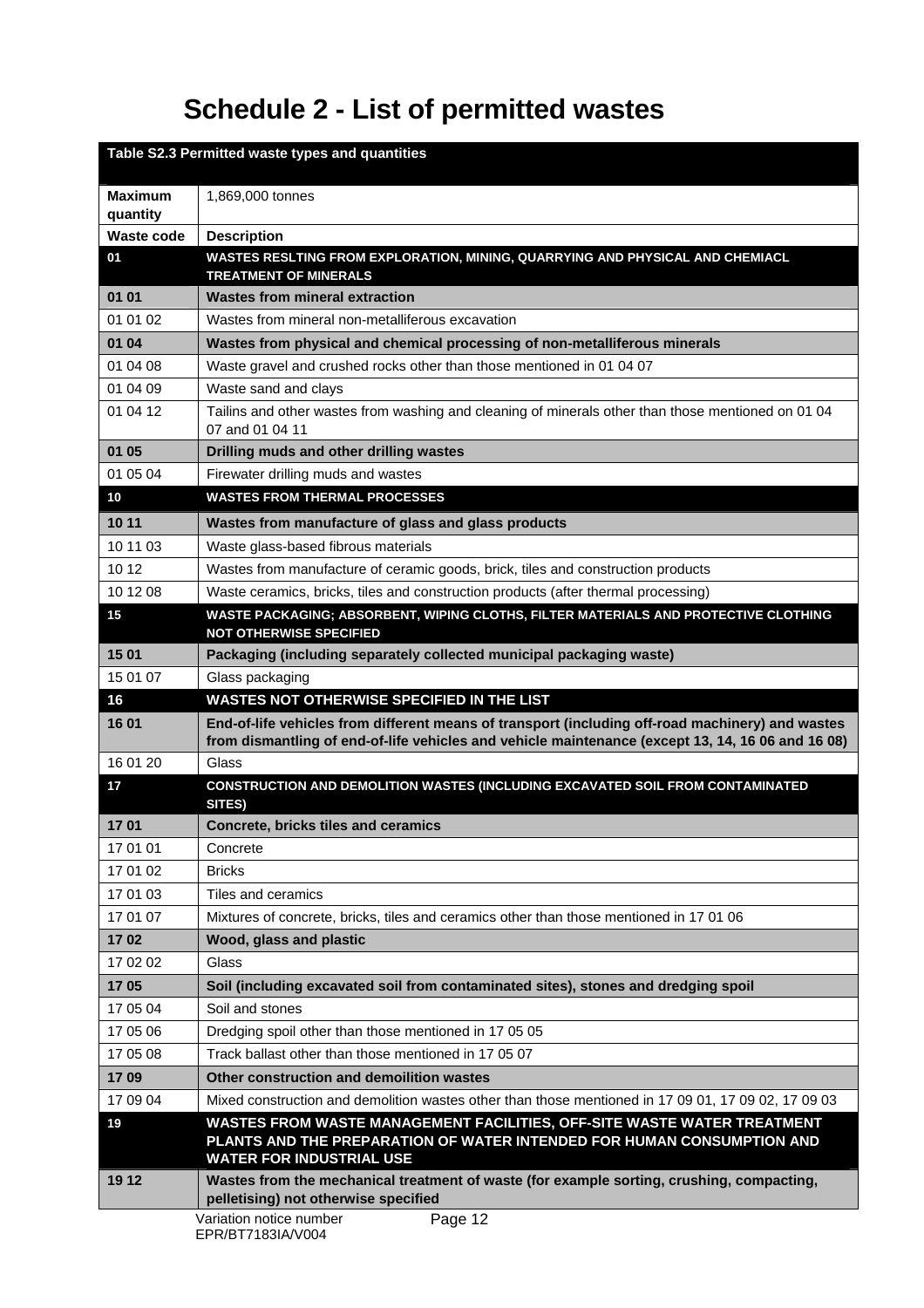|                            | Table S2.3 Permitted waste types and quantities                                                                                             |
|----------------------------|---------------------------------------------------------------------------------------------------------------------------------------------|
| <b>Maximum</b><br>quantity | 1.869.000 tonnes                                                                                                                            |
| Waste code                 | <b>Description</b>                                                                                                                          |
| 19 12 05                   | Glass                                                                                                                                       |
| 20                         | MUNICIPAL WASTES (HOUSEHOLD WASTE AND SIMILAR COMMERCIAL, INDUSTRIAL AND<br>INSTITUTUIONAL WASTES) INCLUDING SEPARATELY COLLECTED FRACTIONS |
| 20 01                      | Separately collected fractions (except 15 01)                                                                                               |
| 20 01 02                   | Glass                                                                                                                                       |
| 20 02                      | Garden and park wastes (including cemetery waste)                                                                                           |
| 20 02 02                   | Soil and stones                                                                                                                             |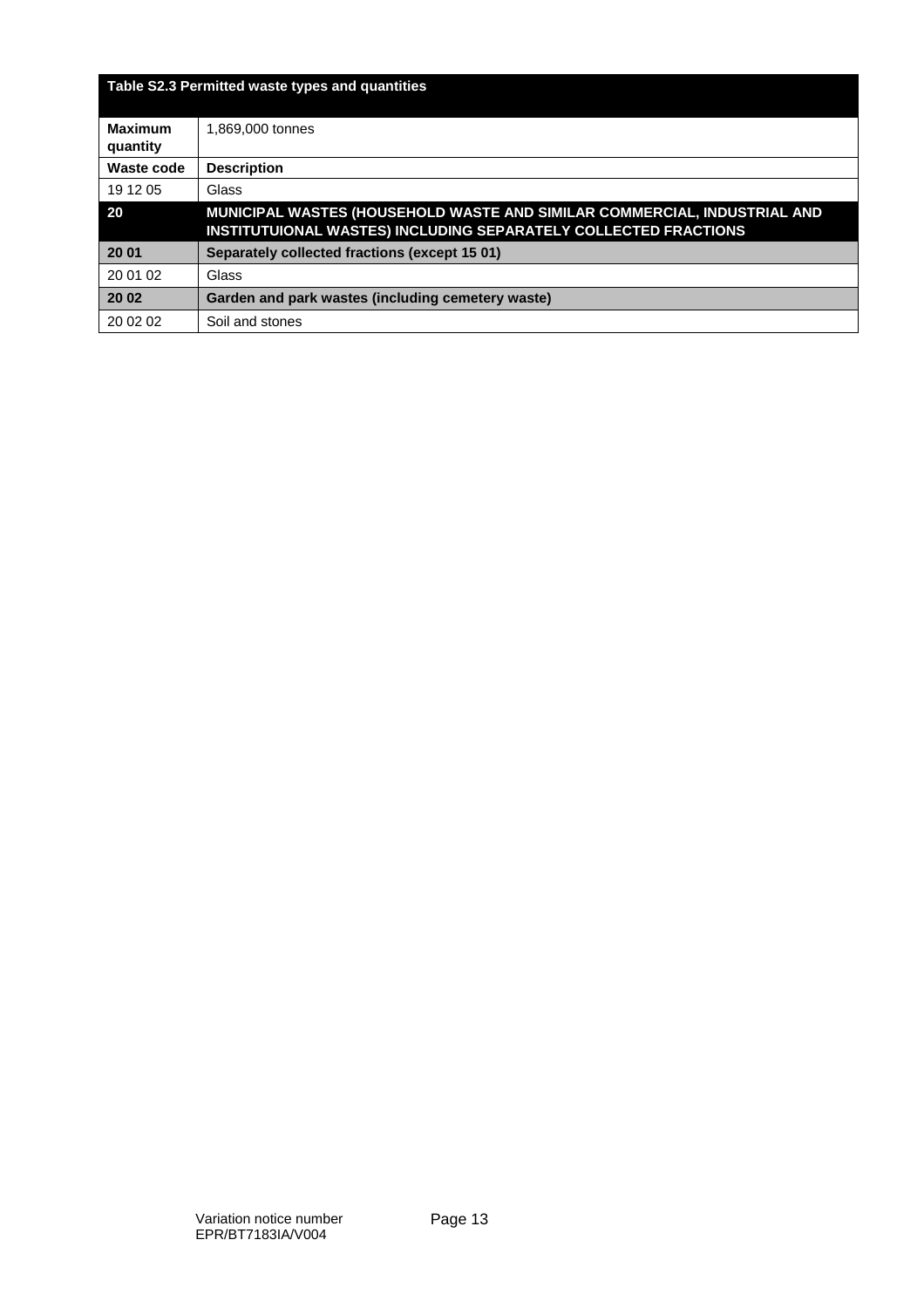# **Schedule 3 – Emissions and monitoring**

| Table S3.1 Trigger levels for emissions into groundwater and monitoring requirements |                             |                   |             |                   |                                                 |
|--------------------------------------------------------------------------------------|-----------------------------|-------------------|-------------|-------------------|-------------------------------------------------|
| <b>Monitoring</b>                                                                    | <b>Parameter</b>            | Limit             | Reference   | <b>Monitoring</b> | <b>Monitoring standard or</b>                   |
| point                                                                                |                             | (including        | Period      | frequency         | method                                          |
| reference                                                                            |                             | unit)             |             |                   |                                                 |
| <b>WG40</b>                                                                          | Ammoniacal Nitrogen         | 5.0 mg/l          | Spot Sample | Quarterly         | Guidance on Monitoring of<br>Landfill Leachate, |
|                                                                                      |                             |                   |             |                   | Groundwater and Surface                         |
|                                                                                      |                             |                   |             |                   | Water TGN02                                     |
| <b>WG40</b>                                                                          | <b>Total Organic Carbon</b> | 25 mg/l           | Spot Sample | Quarterly         | As above                                        |
| <b>WG45</b>                                                                          | Ammoniacal Nitrogen         | $5.0$ mg/l        | Spot Sample | Quarterly         | As above                                        |
| <b>WG45</b>                                                                          | <b>Total Organic Carbon</b> | 25 mg/l           | Spot Sample | Quarterly         | As above                                        |
| <b>WG47</b>                                                                          | Ammoniacal Nitrogen         | 5.0 mg/l          | Spot Sample | Quarterly         | As above                                        |
| <b>WG47</b>                                                                          | <b>Total Organic Carbon</b> | 25 mg/l           | Spot Sample | Quarterly         | As above                                        |
| <b>BH15</b>                                                                          | Ammoniacal Nitrogen         | $2.5$ mg/l        | Spot Sample | Quarterly         | As above                                        |
| <b>BH15</b>                                                                          | <b>Total Organic Carbon</b> | 25 mg/l           | Spot Sample | Quarterly         | As above                                        |
| <b>BH15</b>                                                                          | Chloride                    | 400 mg/l          | Spot Sample | Quarterly         | As above                                        |
| <b>BH16</b>                                                                          | Ammoniacal Nitrogen         | $2.5$ mg/l        | Spot Sample | Quarterly         | As above                                        |
| <b>BH16</b>                                                                          | <b>Total Organic Carbon</b> | 25 mg/l           | Spot Sample | Quarterly         | As above                                        |
| <b>BH16</b>                                                                          | Chloride                    | 400 mg/l          | Spot Sample | Quarterly         | As above                                        |
| <b>BH19</b>                                                                          | Ammoniacal Nitrogen         | $0.8$ mg/l        | Spot Sample | Quarterly         | As above                                        |
| <b>BH19</b>                                                                          | <b>Total Organic Carbon</b> | 15 mg/l           | Spot Sample | Quarterly         | As above                                        |
| <b>BH19</b>                                                                          | Chloride                    | 250 mg/l          | Spot Sample | Quarterly         | As above                                        |
| <b>BH20</b>                                                                          | Ammoniacal Nitrogen         | $0.8$ mg/l        | Spot Sample | Quarterly         | As above                                        |
| <b>BH20</b>                                                                          | <b>Total Organic Carbon</b> | 15 mg/l           | Spot Sample | Quarterly         | As above                                        |
| <b>BH20</b>                                                                          | Chloride                    | 250 mg/l          | Spot Sample | Quarterly         | As above                                        |
| <b>BH21</b>                                                                          | Ammoniacal Nitrogen         | $0.8$ mg/l        | Spot Sample | Quarterly         | As above                                        |
| <b>BH21</b>                                                                          | <b>Total Organic Carbon</b> | 15 mg/l           | Spot Sample | Quarterly         | As above                                        |
| <b>BH21</b>                                                                          | Chloride                    | 250 mg/l          | Spot Sample | Quarterly         | As above                                        |
| <b>BH22</b>                                                                          | Ammoniacal Nitrogen         | $0.8$ mg/l        | Spot Sample | Quarterly         | As above                                        |
| <b>BH22</b>                                                                          | <b>Total Organic Carbon</b> | 15 mg/l           | Spot Sample | Quarterly         | As above                                        |
| <b>BH22</b>                                                                          | Chloride                    | 250 mg/l          | Spot Sample | Quarterly         | As above                                        |
| <b>BH23</b>                                                                          | Ammoniacal Nitrogen         | $0.8$ mg/l        | Spot Sample | Quarterly         | As above                                        |
| <b>BH23</b>                                                                          | <b>Total Organic Carbon</b> | $15 \text{ mg/l}$ | Spot Sample | Quarterly         | As above                                        |
| <b>BH23</b>                                                                          | Chloride                    | 250 mg/l          | Spot Sample | Quarterly         | As above                                        |
| <b>BH24</b>                                                                          | Ammoniacal Nitrogen         | $0.8$ mg/l        | Spot Sample | Quarterly         | As above                                        |
| <b>BH24</b>                                                                          | <b>Total Organic Carbon</b> | 15 mg/l           | Spot Sample | Quarterly         | As above                                        |
| <b>BH24</b>                                                                          | Chloride                    | 250 mg/l          | Spot Sample | Quarterly         | As above                                        |
| <b>BH25</b>                                                                          | Ammoniacal Nitrogen         | $0.8$ mg/l        | Spot Sample | Quarterly         | As above                                        |
| <b>BH25</b>                                                                          | <b>Total Organic Carbon</b> | 15 mg/l           | Spot Sample | Quarterly         | As above                                        |
| <b>BH25</b>                                                                          | Chloride                    | 250 mg/l          | Spot Sample | Quarterly         | As above                                        |
| BH <sub>26</sub>                                                                     | Ammoniacal Nitrogen         | $5$ mg/l          | Spot Sample | Quarterly         | As above                                        |
| BH <sub>26</sub>                                                                     | <b>Total Organic Carbon</b> | 30 mg/l l         | Spot Sample | Quarterly         | As above                                        |
| <b>BH26</b>                                                                          | Chloride                    | 250 mg/           | Spot Sample | Quarterly         | As above                                        |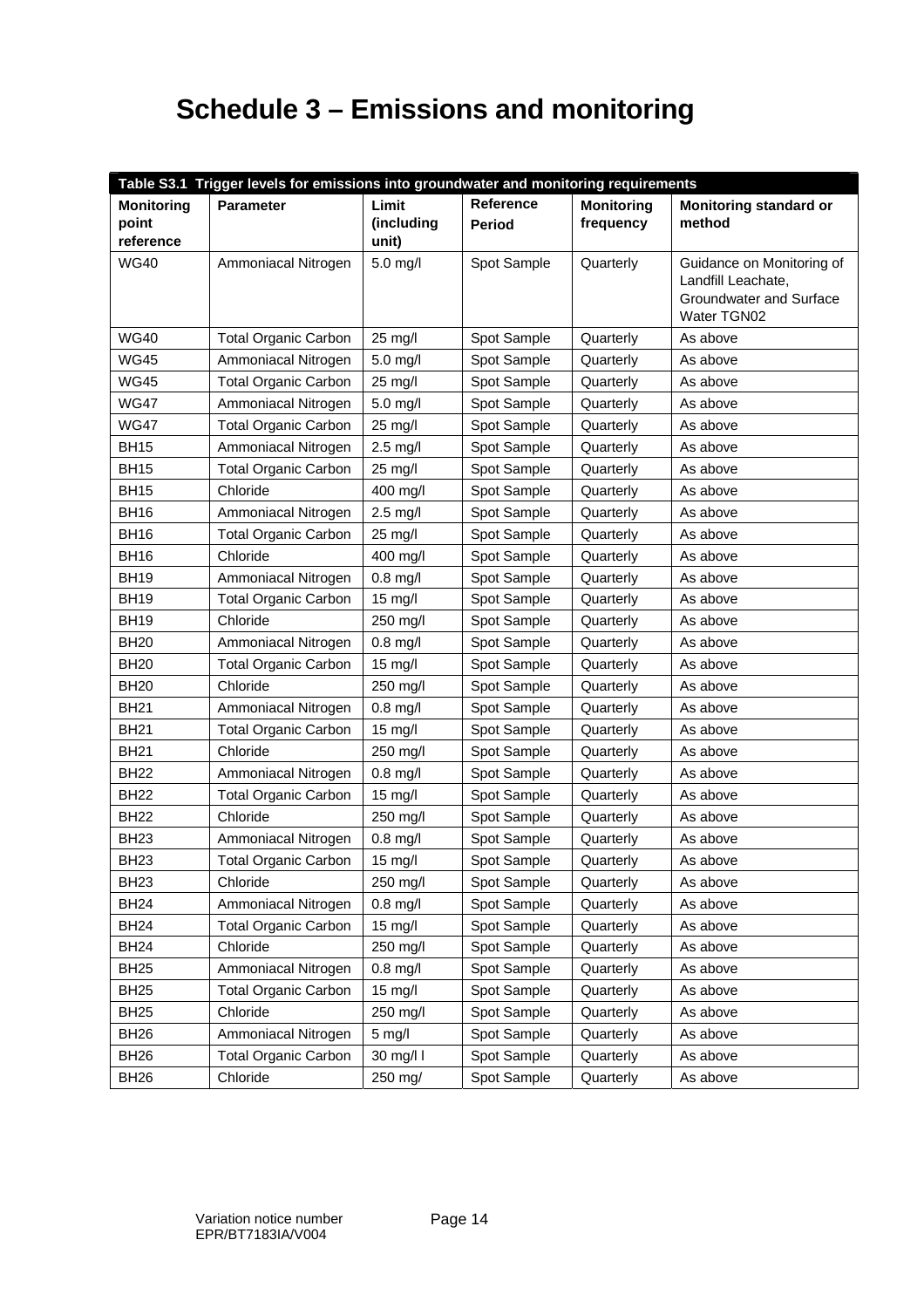| Table S3.2 Groundwater - other monitoring requirements                                                                                                                                 |                                                                                                                                                                                                                    |                                |                                                                                                          |                         |  |
|----------------------------------------------------------------------------------------------------------------------------------------------------------------------------------------|--------------------------------------------------------------------------------------------------------------------------------------------------------------------------------------------------------------------|--------------------------------|----------------------------------------------------------------------------------------------------------|-------------------------|--|
| <b>Emission point</b><br>reference or source or<br>description of point of<br>measurement                                                                                              | <b>Parameter</b>                                                                                                                                                                                                   | <b>Monitoring</b><br>frequency | <b>Monitoring standard</b><br>or method                                                                  | Other<br>specifications |  |
| G11, WG37, WG38,<br>WG40, WG41, WG45,<br>WG47, G44, G46,<br>BH05, BH06, BH13,<br>BH14, BH15, BH16,<br>BH18, BH19, BH20,<br>BH21, BH22, BH23,<br>BH24, BH25, BH26,<br><b>BH27, BH28</b> | Water level,                                                                                                                                                                                                       | Monthly                        | Guidance on<br>Monitoring of Landfill<br>Leachate, Groundwater<br>and Surface Water<br>TGN <sub>02</sub> |                         |  |
| G11, WG37, WG38,<br>WG40, WG41, WG45,<br>WG47, G44, G46,<br>BH05, BH06, BH13,<br>BH14, BH15, BH16,<br>BH18, BH19, BH20,<br>BH21, BH22, BH23,<br>BH24, BH25, BH26,<br><b>BH27, BH28</b> | Water level, pH<br>Conductivity<br>Ammoniacal Nitrogen<br>Chloride<br>Sulphate<br>Alkalinity as CaCO3<br><b>TON (Total Oxidised</b><br>Nitrogen) as N<br><b>TOC</b><br>Potassium<br>Sodium<br>Calcium<br>Magnesium | Quarterly                      | As above                                                                                                 |                         |  |
| G11, WG37, WG38,<br>WG40, WG41, WG45,<br>WG47, G44, G46,<br>BH05, BH06, BH13,<br>BH14, BH15, BH16,<br>BH18, BH19, BH20,<br>BH21, BH22, BH23,<br>BH24, BH25, BH26,<br><b>BH27, BH28</b> | Iron<br>Manganese<br>Cadmium<br>Chromium<br>Copper<br>Lead<br><b>Nickel</b><br>Zinc                                                                                                                                | Annually                       | As above                                                                                                 |                         |  |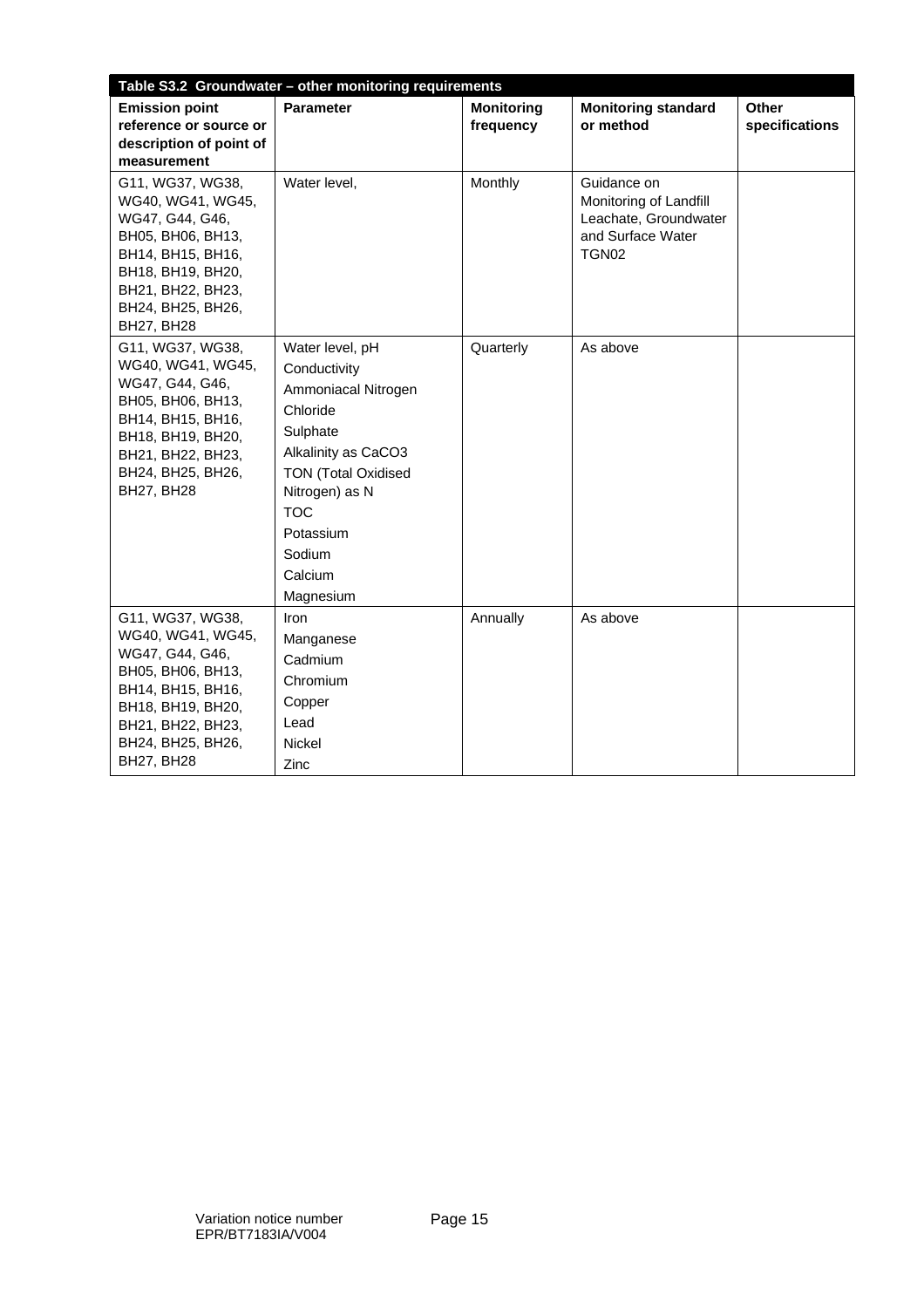| Table S3.3 Landfill gas in external monitoring boreholes - limits and monitoring requirements |                              |                               |                                |                                           |  |
|-----------------------------------------------------------------------------------------------|------------------------------|-------------------------------|--------------------------------|-------------------------------------------|--|
| <b>Monitoring point</b><br>Ref. /description                                                  | <b>Parameter</b>             | Limit<br>(including<br>units) | <b>Monitoring</b><br>frequency | <b>Monitoring standard or</b><br>method   |  |
| WG37 - WG43                                                                                   | Methane                      | $1\%V/v$                      | Monthly                        | Guidance on the                           |  |
|                                                                                               | Carbon Dioxide               | $9\%V/v$                      |                                | management of landfill                    |  |
|                                                                                               | Oxygen                       | [no limit]                    |                                | gas (LFTGN03)                             |  |
|                                                                                               | Atmospheric pressure         | [no limit]                    |                                |                                           |  |
|                                                                                               | <b>Differential Pressure</b> | [no limit]                    |                                |                                           |  |
|                                                                                               | Meteorological data          | [no limit]                    |                                |                                           |  |
| G44, WG45, G46,                                                                               | Methane                      | $1\%V/v$                      | Monthly                        | Guidance on the                           |  |
| <b>WG47</b>                                                                                   | Carbon Dioxide               | $8.3 %$ v/v                   |                                | management of landfill                    |  |
|                                                                                               | Oxygen                       | [no limit]                    |                                | gas (LFTGN03)                             |  |
|                                                                                               | Atmospheric pressure         | [no limit]                    |                                |                                           |  |
|                                                                                               | <b>Differential Pressure</b> | [no limit]                    |                                |                                           |  |
|                                                                                               | Meteorological data          | [no limit]                    |                                |                                           |  |
| <b>BH06, BH05</b>                                                                             | Methane                      | $1\%V/v$                      | Monthly                        | Guidance on the                           |  |
|                                                                                               | Carbon Dioxide               | $5\%V/v$                      |                                | management of landfill                    |  |
|                                                                                               | Oxygen                       | [no limit]                    |                                | gas (LFTGN03)                             |  |
|                                                                                               | Atmospheric pressure         | [no limit]                    |                                |                                           |  |
|                                                                                               | <b>Differential Pressure</b> | [no limit]                    |                                |                                           |  |
|                                                                                               | Meteorological data          | [no limit]                    |                                |                                           |  |
|                                                                                               |                              | [no limit]                    |                                |                                           |  |
| BH13, BH14                                                                                    | Methane                      | $1\%V/v$                      | Monthly                        | Guidance on the                           |  |
|                                                                                               | Carbon Dioxide               | $6\%V/v$                      |                                | management of landfill<br>gas (LFTGN03)   |  |
|                                                                                               | Oxygen                       | [no limit]                    |                                |                                           |  |
|                                                                                               | Atmospheric pressure         | [no limit]                    |                                |                                           |  |
|                                                                                               | <b>Differential Pressure</b> | [no limit]                    |                                |                                           |  |
|                                                                                               | Meteorological data          | [no limit]                    |                                |                                           |  |
|                                                                                               |                              | [no limit]                    |                                |                                           |  |
| BH15, BH17                                                                                    | Methane                      | $1\%V/v$                      | Monthly                        | Guidance on the                           |  |
|                                                                                               | Carbon Dioxide               | $6.5 %$ W/v                   |                                | management of landfill<br>gas (LFTGN03)   |  |
|                                                                                               | Oxygen                       | [no limit]                    |                                |                                           |  |
|                                                                                               | Atmospheric pressure         | [no limit]                    |                                |                                           |  |
|                                                                                               | <b>Differential Pressure</b> | [no limit]                    |                                |                                           |  |
|                                                                                               | Meteorological data          | [no limit]                    |                                |                                           |  |
|                                                                                               |                              | [no limit]                    |                                |                                           |  |
| <b>BH16</b>                                                                                   | Methane                      | $1\%V/v$                      | Monthly                        | Guidance on the<br>management of landfill |  |
|                                                                                               | Carbon Dioxide               | 7%v/v                         |                                | gas (LFTGN03)                             |  |
|                                                                                               | Oxygen                       | [no limit]                    |                                |                                           |  |
|                                                                                               | Atmospheric pressure         | [no limit]                    |                                |                                           |  |
|                                                                                               | <b>Differential Pressure</b> | [no limit]                    |                                |                                           |  |
|                                                                                               | Meteorological data          | [no limit]                    |                                |                                           |  |
|                                                                                               |                              | [no limit]                    |                                |                                           |  |
| BH18 - BH28                                                                                   | Methane                      | $1\%V/v$                      | Monthly                        | Guidance on the                           |  |
|                                                                                               | Carbon Dioxide               | 7%v/v                         |                                | management of landfill<br>gas (LFTGN03)   |  |
|                                                                                               | Oxygen                       | [no limit]                    |                                |                                           |  |
|                                                                                               | Atmospheric pressure         | [no limit]                    |                                |                                           |  |
|                                                                                               | <b>Differential Pressure</b> | [no limit]                    |                                |                                           |  |
|                                                                                               | Meteorological data          | [no limit]                    |                                |                                           |  |
|                                                                                               |                              | [no limit]                    |                                |                                           |  |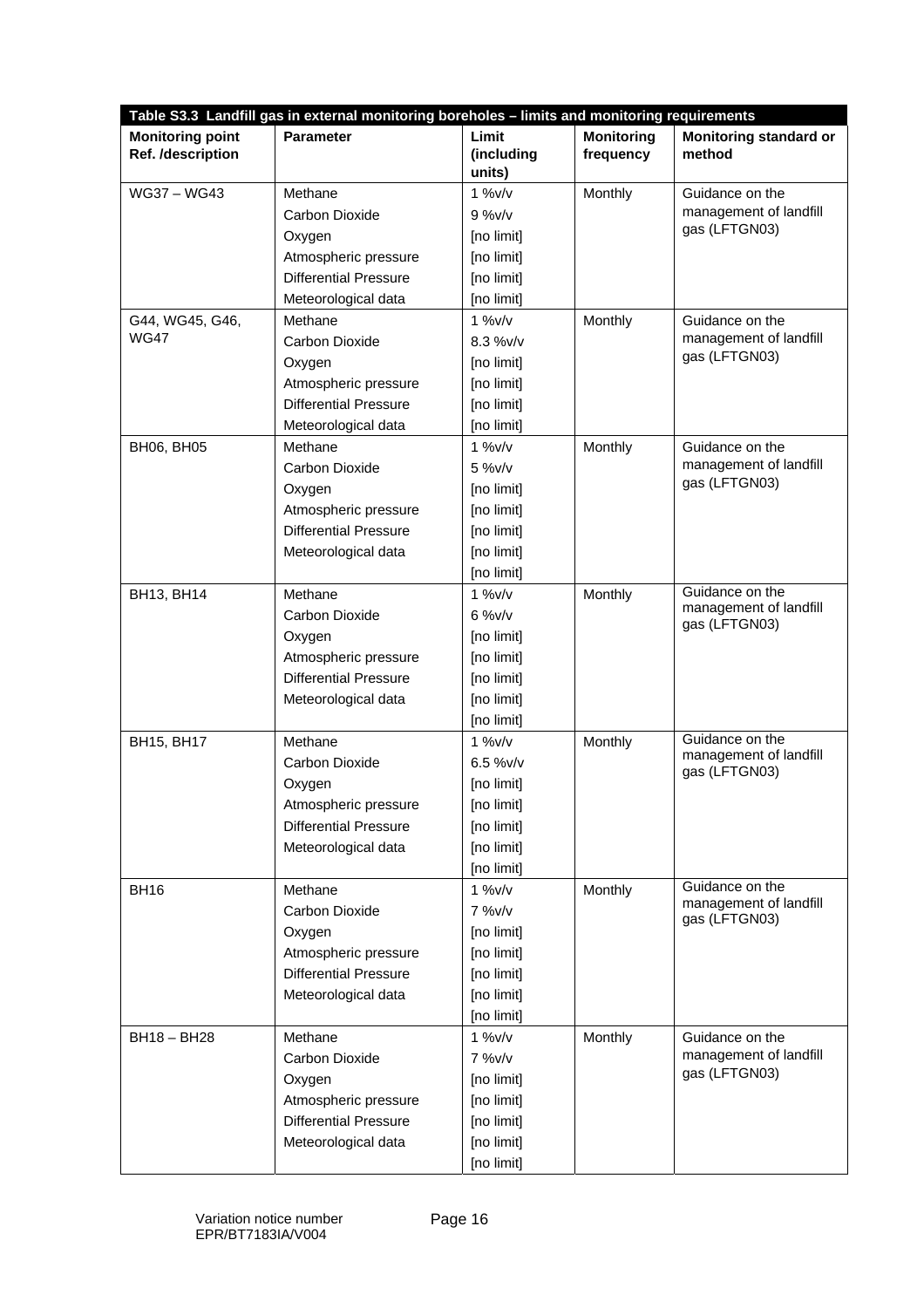| Table S3.4 Landfill gas - other monitoring requirements                                                                                |                                                                                                                                           |                                |                                                               |                         |  |  |
|----------------------------------------------------------------------------------------------------------------------------------------|-------------------------------------------------------------------------------------------------------------------------------------------|--------------------------------|---------------------------------------------------------------|-------------------------|--|--|
| <b>Emission point</b><br>reference or source or<br>description of point of<br>measurement                                              | <b>Parameter</b>                                                                                                                          | <b>Monitoring</b><br>frequency | <b>Monitoring</b><br>standard or<br>method                    | Other<br>specifications |  |  |
| In waste monitoring<br>boreholes INW01, INW02,<br>INW03, INW04, INW05,<br>INW06. INW07. INW08.<br>INW09. INW10. INW11.<br><b>INW12</b> | Methane<br>Carbon Dioxide<br>Oxygen<br><b>Differential Pressure</b><br><b>Gas flow Rate</b><br><b>Barometric Pressure</b><br>Liquid Level | Monthly                        | Guidance on the<br>management of<br>landfill gas<br>(LFTGN03) |                         |  |  |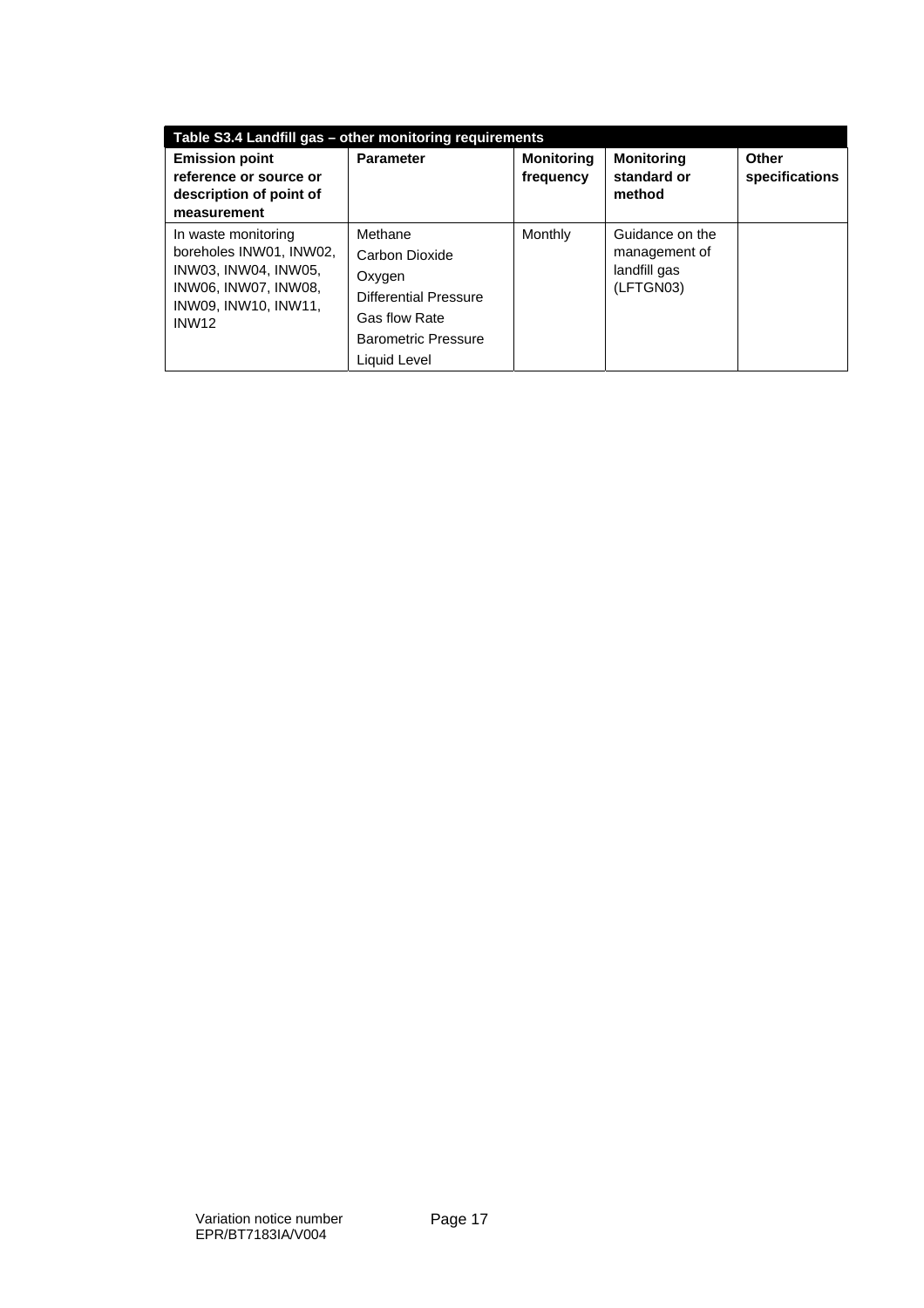# **Schedule 4 - Reporting**

Parameters, for which reports shall be made, in accordance with conditions of this permit, are listed below.

| Table S4.1 Reporting of monitoring data |                                                  |                            |                      |  |  |
|-----------------------------------------|--------------------------------------------------|----------------------------|----------------------|--|--|
| <b>Parameter</b>                        | <b>Emission or monitoring</b><br>point/reference | <b>Reporting</b><br>period | <b>Period begins</b> |  |  |
| <b>Water Level</b>                      | G11, WG37, WG38,                                 | Quarterly                  |                      |  |  |
| pH                                      | WG40, WG41, WG45,                                |                            |                      |  |  |
| Conductivity                            | WG47, G44, G46, BH05,                            |                            |                      |  |  |
| Ammoniacal Nitrogen                     | BH06, BH13, BH14,                                |                            |                      |  |  |
| Chloride                                | BH15, BH16, BH18,<br>BH19, BH20, BH21,           |                            |                      |  |  |
| Sulphate                                | BH22, BH23, BH24,                                |                            |                      |  |  |
| Alkalinity as CaCO <sub>3</sub>         | BH25, BH26, BH27, BH28                           |                            |                      |  |  |
| TON (Total Oxidised Nitrogen) as N      |                                                  |                            |                      |  |  |
| <b>TOC</b>                              |                                                  |                            |                      |  |  |
| Potassium                               |                                                  |                            |                      |  |  |
| Sodium                                  |                                                  |                            |                      |  |  |
| Calcium                                 |                                                  |                            |                      |  |  |
| Magnesium                               |                                                  |                            |                      |  |  |
| Iron                                    | G11, WG37, WG38,                                 | Annually                   |                      |  |  |
| Manganese                               | WG40, WG41, WG45,                                |                            |                      |  |  |
| Cadmium                                 | WG47, G44, G46, BH05,                            |                            |                      |  |  |
| Chromium                                | BH06, BH13, BH14,<br>BH15, BH16, BH18,           |                            |                      |  |  |
| Copper                                  | BH19, BH20, BH21,                                |                            |                      |  |  |
| Lead                                    | BH22, BH23, BH24,                                |                            |                      |  |  |
| <b>Nickel</b>                           | BH25, BH26, BH27, BH28                           |                            |                      |  |  |
| Zinc                                    |                                                  |                            |                      |  |  |
| Methane                                 | WG37-43, G44, WG45,                              | Quarterly                  |                      |  |  |
| Carbon Dioxide                          | G46, WG47, In waste                              |                            |                      |  |  |
| Oxygen                                  | monitoring boreholes<br>INW01, INW02, INW03,     |                            |                      |  |  |
| <b>Differential Pressure</b>            | INW04, BH5, BH6, BH13                            |                            |                      |  |  |
| <b>Barometric Pressure</b>              | - BH28, In waste                                 |                            |                      |  |  |
| <b>Flow Rate</b>                        | monitoring boreholes                             |                            |                      |  |  |
|                                         | INW05, INW06, INW07,                             |                            |                      |  |  |
|                                         | INW08, INW09, INW10,                             |                            |                      |  |  |
|                                         | <b>INW11, INW12</b>                              |                            |                      |  |  |

| <b>Table S4.2 Reporting forms</b>                    |                                                                                                        |              |  |  |
|------------------------------------------------------|--------------------------------------------------------------------------------------------------------|--------------|--|--|
| Media/parameter                                      | <b>Reporting Format</b>                                                                                | Date of Form |  |  |
| Groundwater                                          | Form groundwater 1 or other reporting format<br>to be agreed in writing with the Environment<br>Agency | DD/MM/YY     |  |  |
| Landfill gas                                         | Form Gas 1 or other reporting format to be<br>agreed in writing with the Environment Agency            | DD/MM/YY     |  |  |
| <b>Waste Return</b>                                  | Waste Return Form RATS2E                                                                               | DD/MM/YY     |  |  |
| Landfill topographical<br>surveys and interpretation | Reporting format to be agreed in writing with<br>the Environment Agency                                | DD/MM/YY     |  |  |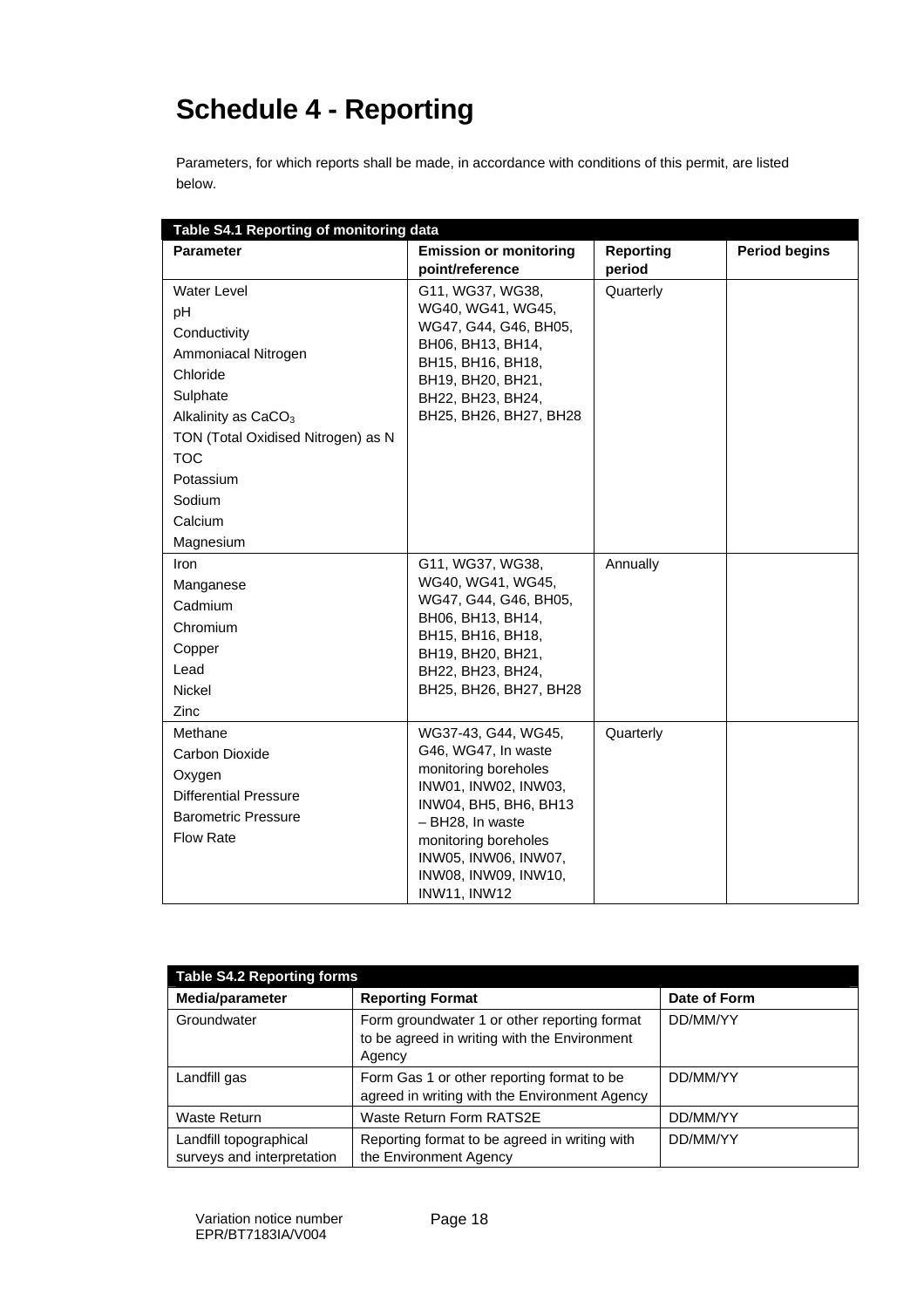# **Schedule 5 - Notification**

This page outlines the information that the operator must provide.

Units of measurement used in information supplied under Part A and B requirements shall be appropriate to the circumstances of the emission. Where appropriate, a comparison should be made of actual emissions and authorised emission limits.

If any information is considered commercially confidential, it should be separated from non-confidential information, supplied on a separate sheet and accompanied by an application for commercial confidentiality under the provisions of the EP Regulations.

#### Part A

| <b>Permit Number</b>           |  |
|--------------------------------|--|
| Name of operator               |  |
| <b>Location of Facility</b>    |  |
|                                |  |
| Time and date of the detection |  |

#### **(a) Notification requirements for any malfunction, breakdown or failure of equipment or techniques, accident, or emission of a substance not controlled by an emission limit which has caused, is causing or may cause significant pollution**

| To be notified within 24 hours of detection |  |  |  |  |
|---------------------------------------------|--|--|--|--|
| Date and Time of the event                  |  |  |  |  |
| Reference or description of the             |  |  |  |  |
| location of the event                       |  |  |  |  |
| Description of where any release            |  |  |  |  |
| into the environment took place             |  |  |  |  |
| Substances(s) potentially                   |  |  |  |  |
| released                                    |  |  |  |  |
| Best estimate of the quantity or            |  |  |  |  |
| rate of release of substances               |  |  |  |  |
| Measures taken, or intended to              |  |  |  |  |
| be taken, to stop any emission              |  |  |  |  |
| Description of the failure or               |  |  |  |  |
| accident.                                   |  |  |  |  |

| (b) Notification requirements for the breach of a limit                      |  |  |  |
|------------------------------------------------------------------------------|--|--|--|
| To be notified within 24 hours of detection unless otherwise specified below |  |  |  |
| Emission point reference/ source                                             |  |  |  |
| Parameter(s)                                                                 |  |  |  |
| Limit                                                                        |  |  |  |
| Measured value and uncertainty                                               |  |  |  |
| Date and time of monitoring                                                  |  |  |  |
| Measures taken, or intended to                                               |  |  |  |
| be taken, to stop the emission                                               |  |  |  |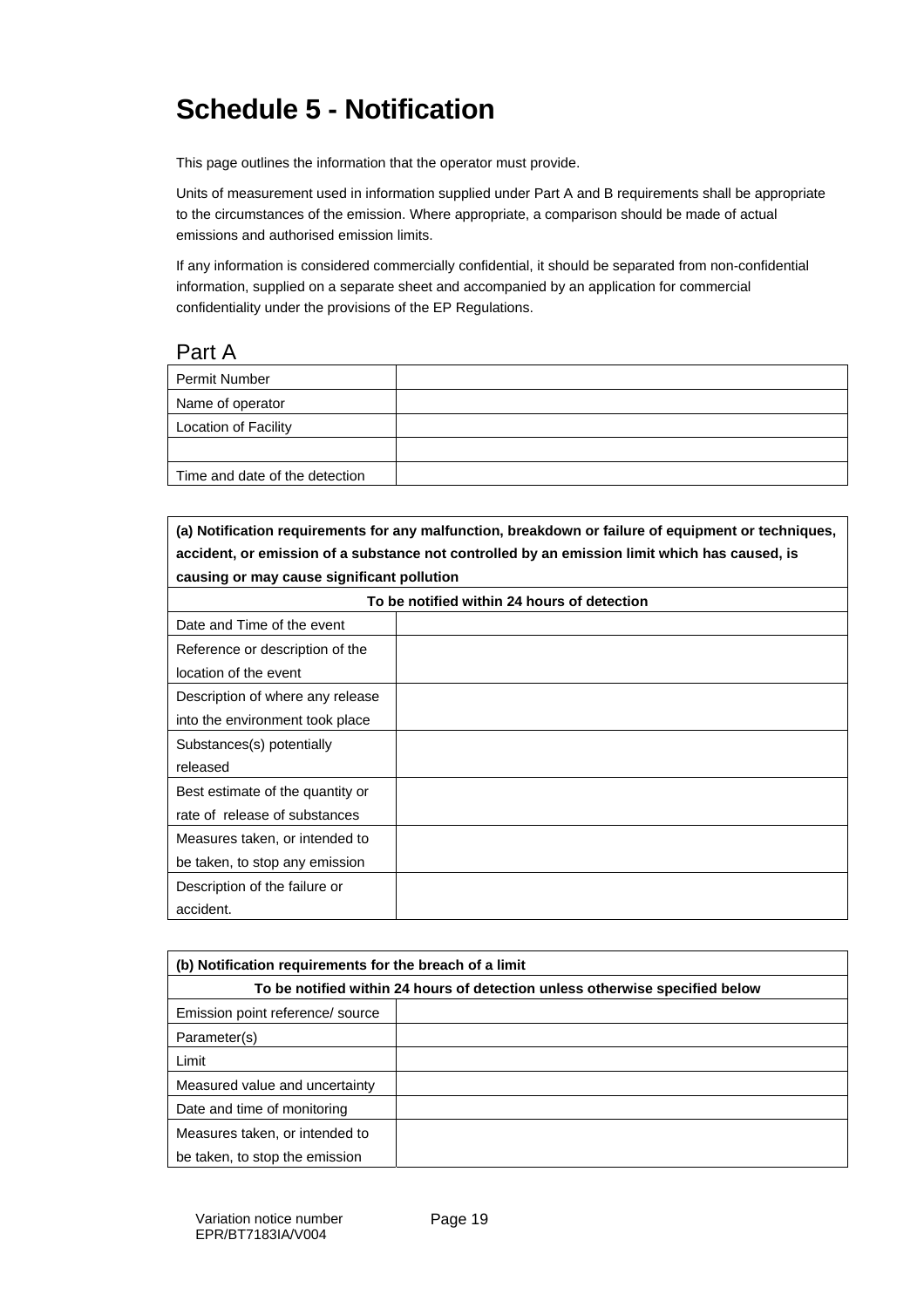| Time periods for notification following detection of a breach of a limit |  |  |  |
|--------------------------------------------------------------------------|--|--|--|
| <b>Notification period</b><br>Parameter                                  |  |  |  |
|                                                                          |  |  |  |
|                                                                          |  |  |  |

| (c) Notification requirements for the detection of any significant adverse environmental effect |  |  |  |  |
|-------------------------------------------------------------------------------------------------|--|--|--|--|
| To be notified within 24 hours of detection                                                     |  |  |  |  |
| Description of where the effect on                                                              |  |  |  |  |
| the environment was detected                                                                    |  |  |  |  |
| Substances(s) detected                                                                          |  |  |  |  |
| Concentrations of substances                                                                    |  |  |  |  |
| detected                                                                                        |  |  |  |  |
| Date of monitoring/sampling                                                                     |  |  |  |  |

## Part B to be supplied as soon as practicable

| Any more accurate information on the matters for     |  |
|------------------------------------------------------|--|
| notification under Part A.                           |  |
| Measures taken, or intended to be taken, to          |  |
| prevent a recurrence of the incident                 |  |
| Measures taken, or intended to be taken, to rectify, |  |
| limit or prevent any pollution of the environment    |  |
| which has been or may be caused by the emission      |  |
| The dates of any unauthorised emissions from the     |  |
| facility in the preceding 24 months.                 |  |

| Name*       |  |
|-------------|--|
| Post        |  |
| Signature   |  |
| <b>Date</b> |  |

\* authorised to sign on behalf of *Henry Streeter (Sand and Ballast) Ltd.*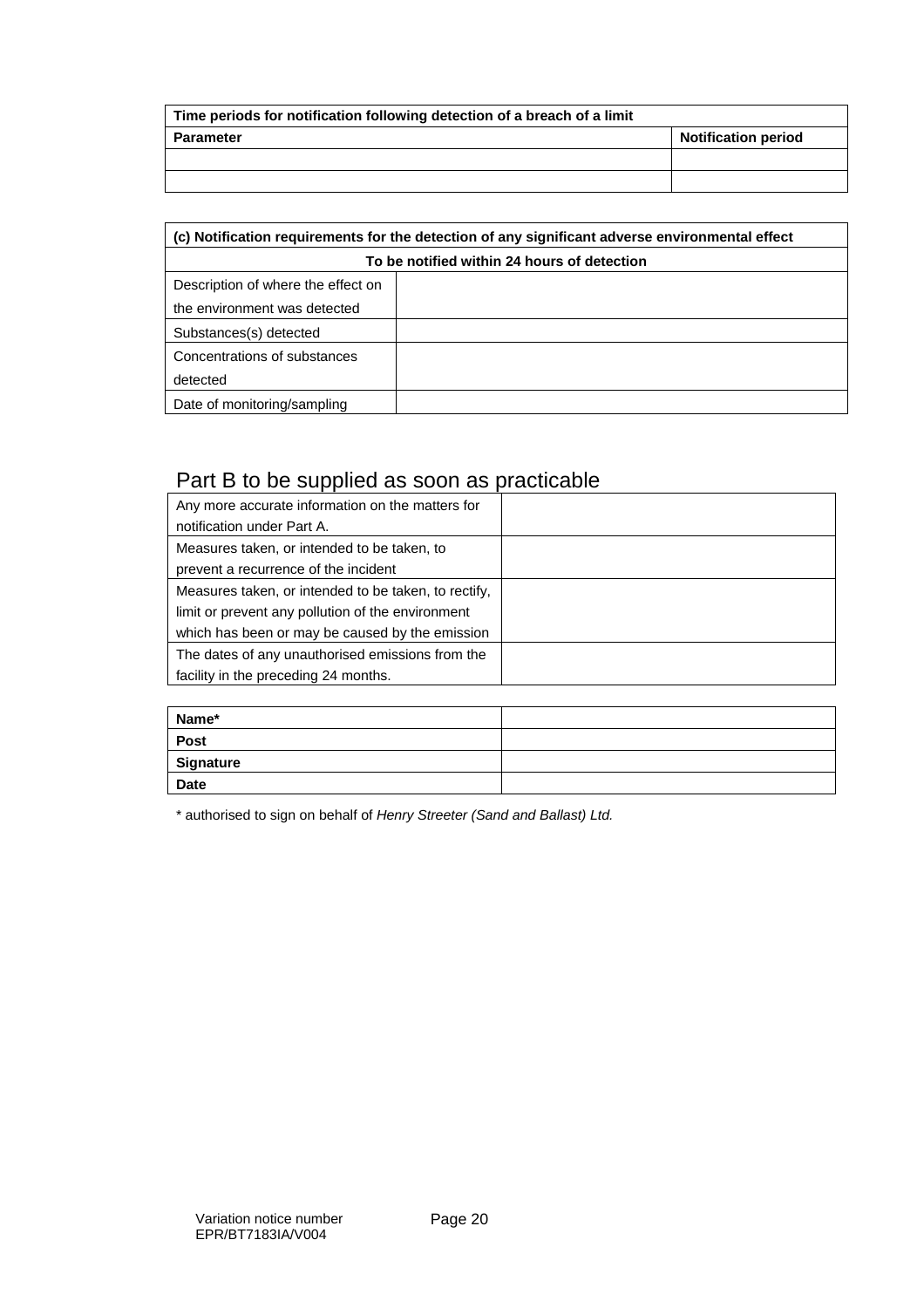# **Schedule 6 - Interpretation**

*"accident"* means an accident that may result in pollution.

*"annually"* means once every year.

*"application"* means the application for this permit, together with any additional information supplied by the operator as part of the application and any response to a notice served under Schedule 5 to the EP Regulations.

*"authorised officer"* means any person authorised by the Environment Agency under section 108(1) of The Environment Act 1995 to exercise, in accordance with the terms of any such authorisation, any power specified in section 108(4) of that Act*.* 

*"Construction Proposals"*;

- for new cells, means written information at a level of detail appropriate to the complexity and pollution risk, on stability assessment (where relevant) and the construction quality assurance (CQA) programme in relation to the new cell.
- for landfill infrastructure, means the design, specifications of materials selected, stability assessment (where relevant) and the construction quality assurance (CQA) programme in relation to the landfill infrastructure.

 *"CQA Validation Report"* means the final "as built" construction and engineering details of the new cell or of the Landfill Infrastructure. It must provide a comprehensive record of the construction and must include, where relevant:

- The results of all testing required by the CQA programme this must include the records of any failed tests with a written explanation, details of the remedial action taken, referenced to the appropriate secondary testing;
- Plans showing the location of all tests;
- "As-built" plans and sections of the works;
- Copies of the site engineer's daily records;
- Records of any problems or non-compliance and the solution applied;
- Any other site specific information considered relevant to proving the integrity of the new cell or Landfill Infrastructure;
- Validation by a qualified person that all of the construction has been carried out in accordance with the construction proposals.

*"emissions to land"* includes emissions to groundwater.

*"EP Regulations"* means The Environmental Permitting (England and Wales) Regulations SI 2010 No.675 and words and expressions used in this permit which are also used in the Regulations have the same meanings as in those Regulations.

*"emissions of substances not controlled by emission limits"* means emissions of substances to air, water or land from the activities, either from the emission points specified in schedule 3 or from other localised or diffuse sources, which are not controlled by an emission or background concentration limit**.**.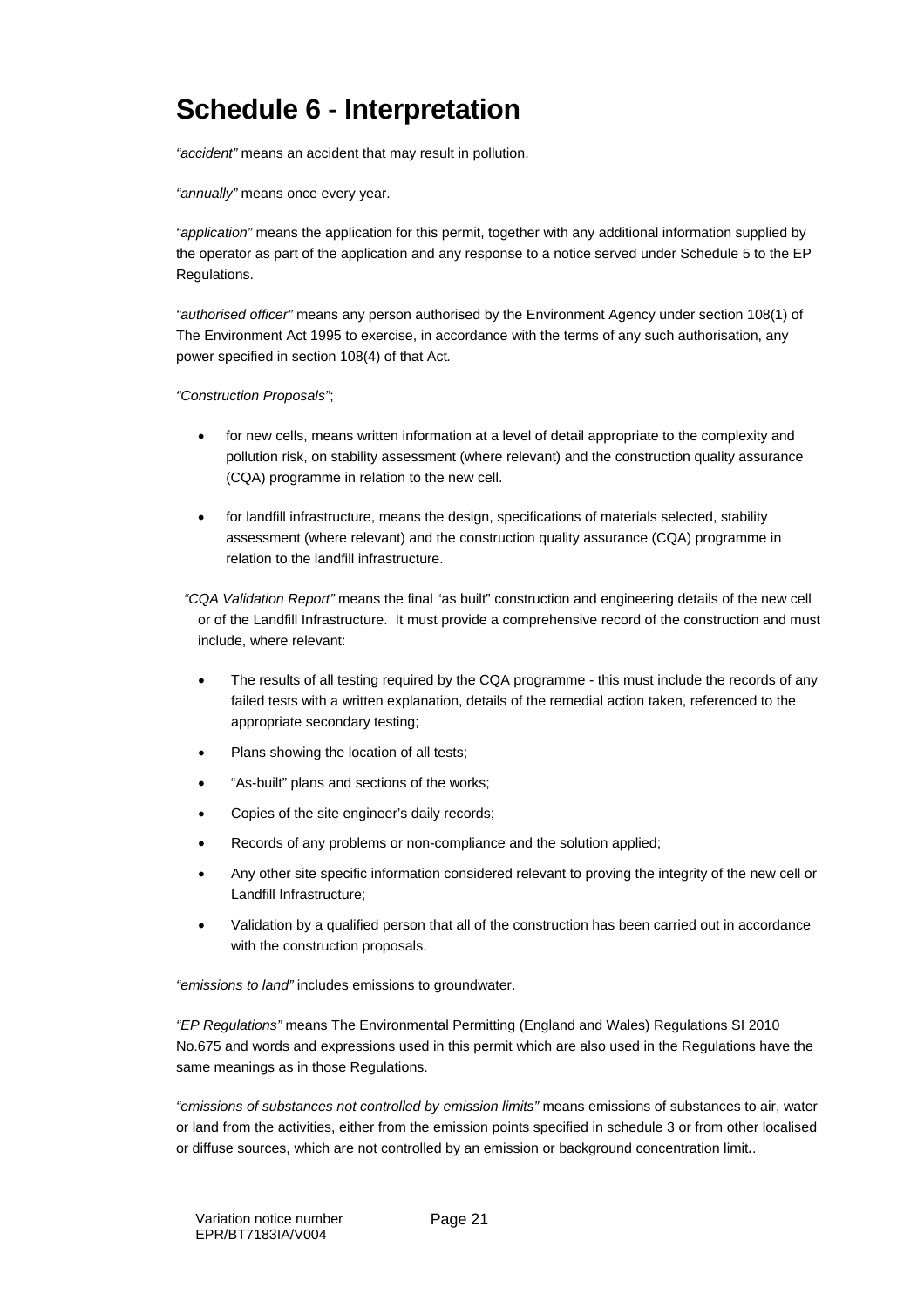*"groundwater"* means all water, which is below the surface of the ground in the saturation zone and in direct contact with the ground or subsoil.

*"Landfill Infrastructure"* means any specified element of the:

- surface water drainage systems;
- groundwater monitoring boreholes;
- landfill gas monitoring boreholes;

within the Site.

*"Liquids"* means any liquid other than leachate within the landfill.

*"MCERTS"* means the Environment Agency's Monitoring Certification Scheme*.* 

*"New Cell"* means any new cell, part of a cell or other similar new area of the Site where waste deposit is to commence after issue of this permit and can comprise:

- groundwater under-drainage system;
- sub-grade;
- artificially established geological barriers;
- cell or area surface water drainage system;
- side wall subgrade and containment systems;

for the new cell.

"*No impact*" means that the change made to the construction process will not alter the agreed design criteria, specification or performance in a way that has a negative effect.

*"quarter"* means a calendar year quarter commencing on 1 January, 1 April, 1 July or 1 October.

*"Waste code"* means the six digit code referable to a type of waste in accordance with the List of Wastes (England)Regulations 2005, or List of Wastes (Wales) Regulations 2005, as appropriate, and in relation to hazardous waste, includes the asterisk.

Where a minimum limit is set for any emission parameter, for example pH, reference to exceeding the limit shall mean that the parameter shall not be less then the limit.

 *"year"* means calendar year ending 31 December.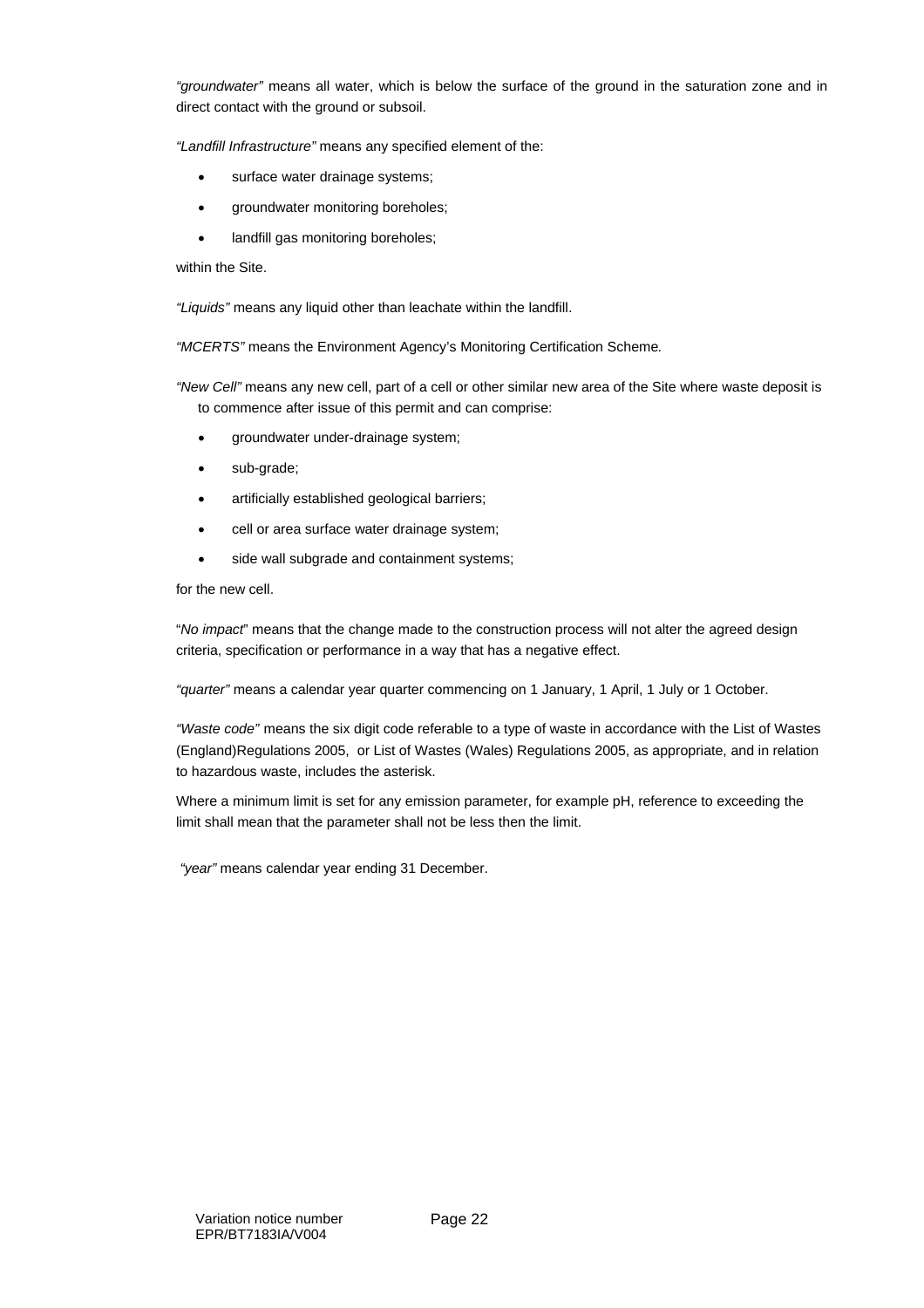**Schedule 7 - Site plan** 



Variation notice number EPR/BT7183IA/V004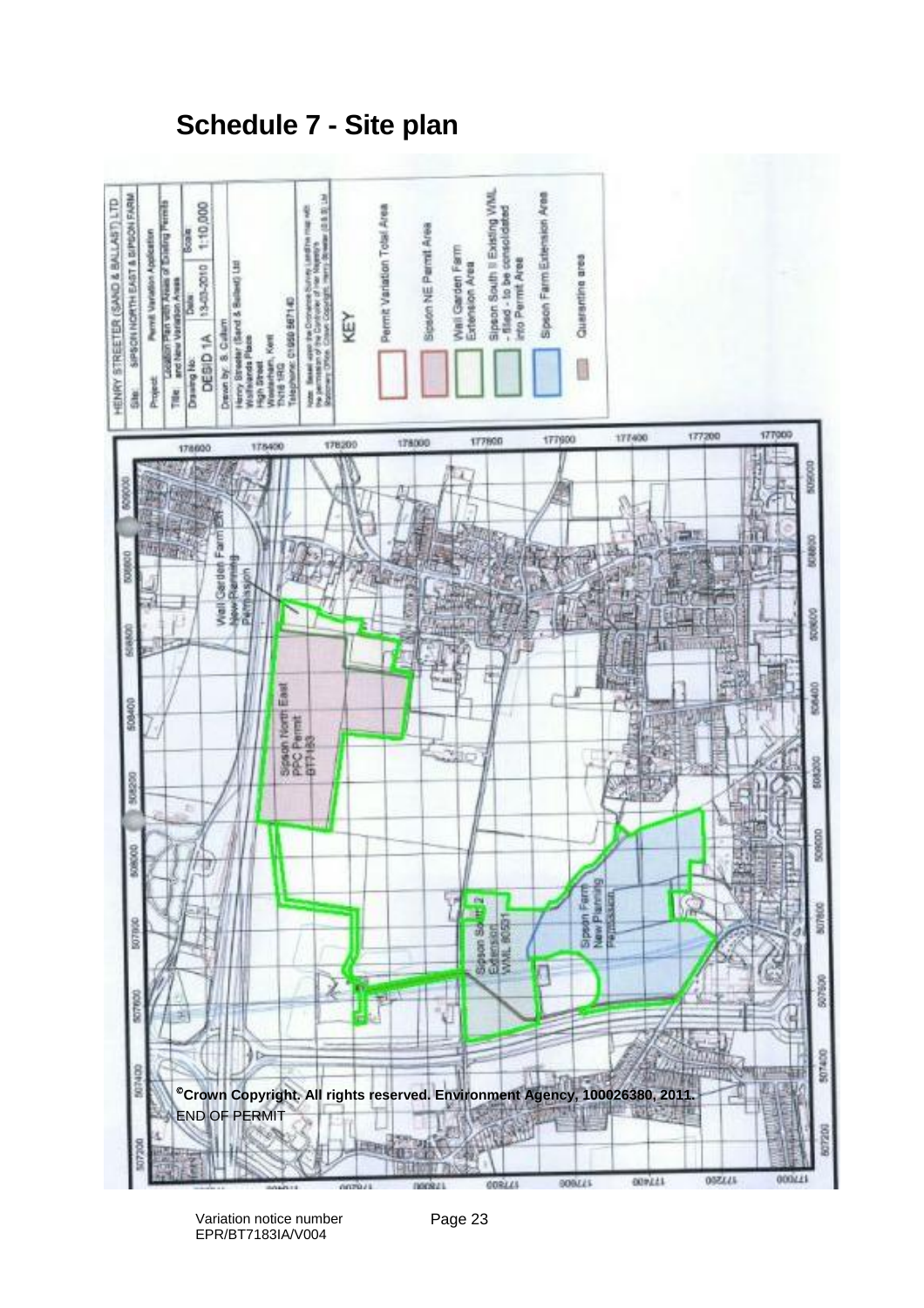Permit Number: AB1234CD Qperator: Qperator: Qperator name] Facility: [Facility name] Form Number: Groundwater1 / DD/MM/YY

#### **Reporting of groundwater monitoring for the period from** DD/MM/YYYY **to** DD/MM/YYYY

| <b>Monitoring</b><br><b>Point</b> | Substance /<br><b>Parameter</b> | <b>Trigger level</b> | <b>Reference Period</b> | Result <sup>[1]</sup> | Test<br>Method <sup>[2]</sup> | Sample<br>Date and Times <sup>[3]</sup> | Uncertainty |
|-----------------------------------|---------------------------------|----------------------|-------------------------|-----------------------|-------------------------------|-----------------------------------------|-------------|
|                                   |                                 |                      |                         |                       |                               |                                         |             |
|                                   |                                 |                      |                         |                       |                               |                                         |             |
|                                   |                                 |                      |                         |                       |                               |                                         |             |
|                                   |                                 |                      |                         |                       |                               |                                         |             |
|                                   |                                 |                      |                         |                       |                               |                                         |             |
|                                   |                                 |                      |                         |                       |                               |                                         |             |
|                                   |                                 |                      |                         |                       |                               |                                         |             |
|                                   |                                 |                      |                         |                       |                               |                                         |             |

The result given is the maximum value (or the minimum value in the case of a limit that is expressed as a minimum) obtained during the reporting period, expressed in the same terms as the emission limit value. Where the emission limit value is expressed as a range, the result is given as the 'minimum – maximum' measured values.

Where an internationally recognised standard test method is used the reference number is given. Where another method that has been formally agreed with the Environment Agency is used, then the appropriate identifier is given. In other cases the principal technique is stated, for example gas chromatography.

For non-continuous measurements the date and time of the sample that produced the result is given. For continuous measurements the percentage of the process operating time covered by the result is given.

The uncertainty associated with the quoted result at the 95% confidence interval, unless otherwise stated.

Signed ……………………………………………………………. Date………………………..

(Authorised to sign as representative of Operator)